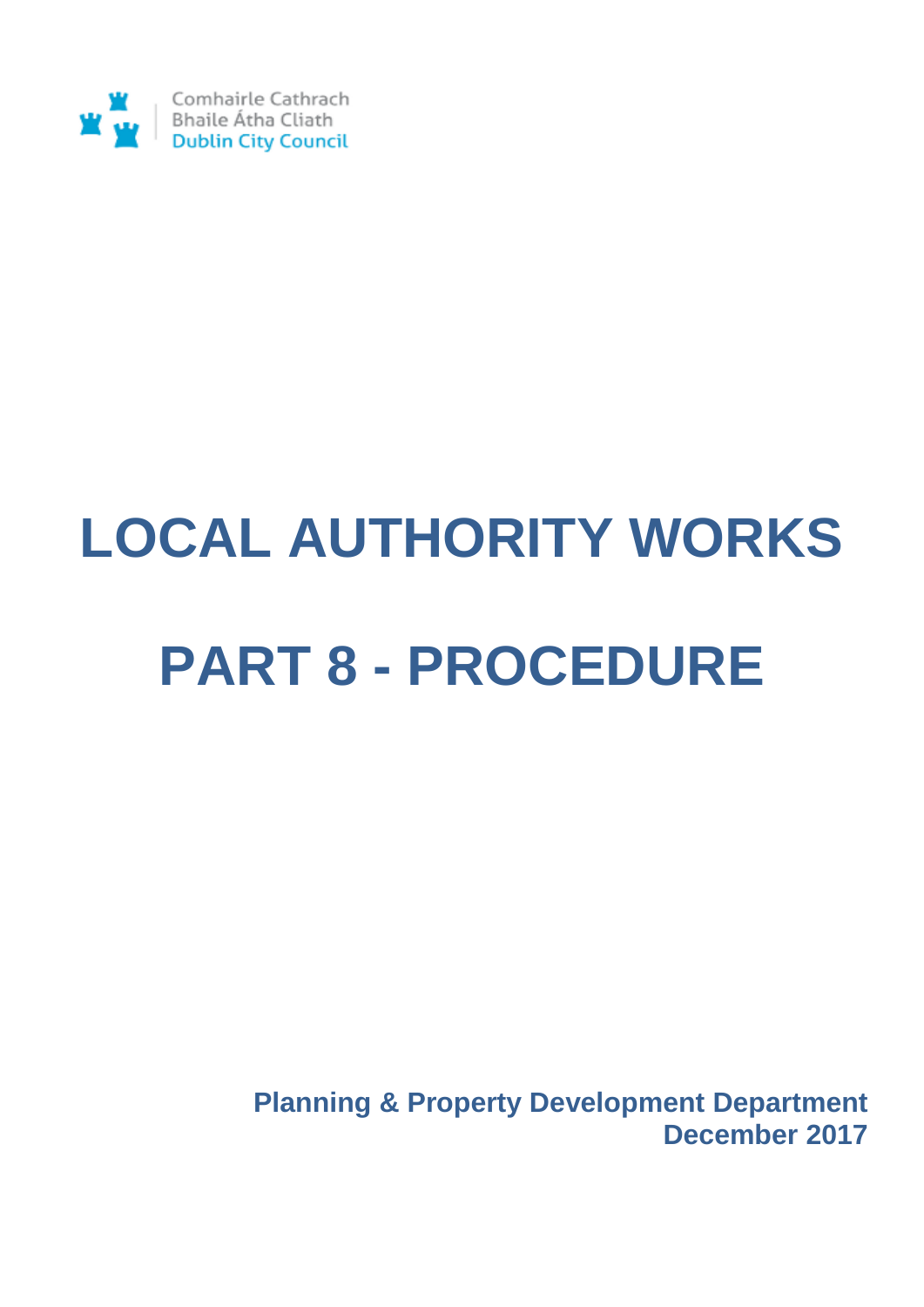## **INDEX**

| <b>Introduction</b>                                                                                         | Page 2             |
|-------------------------------------------------------------------------------------------------------------|--------------------|
| <b>Local Authority Works to which Part 8 applies</b>                                                        | Page 3             |
| Local Authority Works to which Part 8 does not apply                                                        | Page 4             |
| <b>Pre-Part 8 Procedure</b>                                                                                 | Pages 5-7          |
| <b>Formal Submission of application</b>                                                                     | <b>Pages 8-10</b>  |
| <b>Public Notice requirements</b>                                                                           | <b>Pages 11-12</b> |
| <b>Report to City Council</b>                                                                               | Page 13            |
| <b>General Information &amp; Templates</b>                                                                  | <b>Pages 14-19</b> |
| • Public Notice Templates<br><b>Documents required/Content of Application</b><br><b>Public Consultation</b> |                    |
| <b>Appendices:</b>                                                                                          |                    |
| <b>Statutory Timelines &amp; Part 8 Procedure Guide</b>                                                     | <b>Appendix 1</b>  |
| <b>Housing Development Part 8 Agreement</b>                                                                 | <b>Appendix 2</b>  |
| <b>List of Technical Departments</b>                                                                        | <b>Appendix 3</b>  |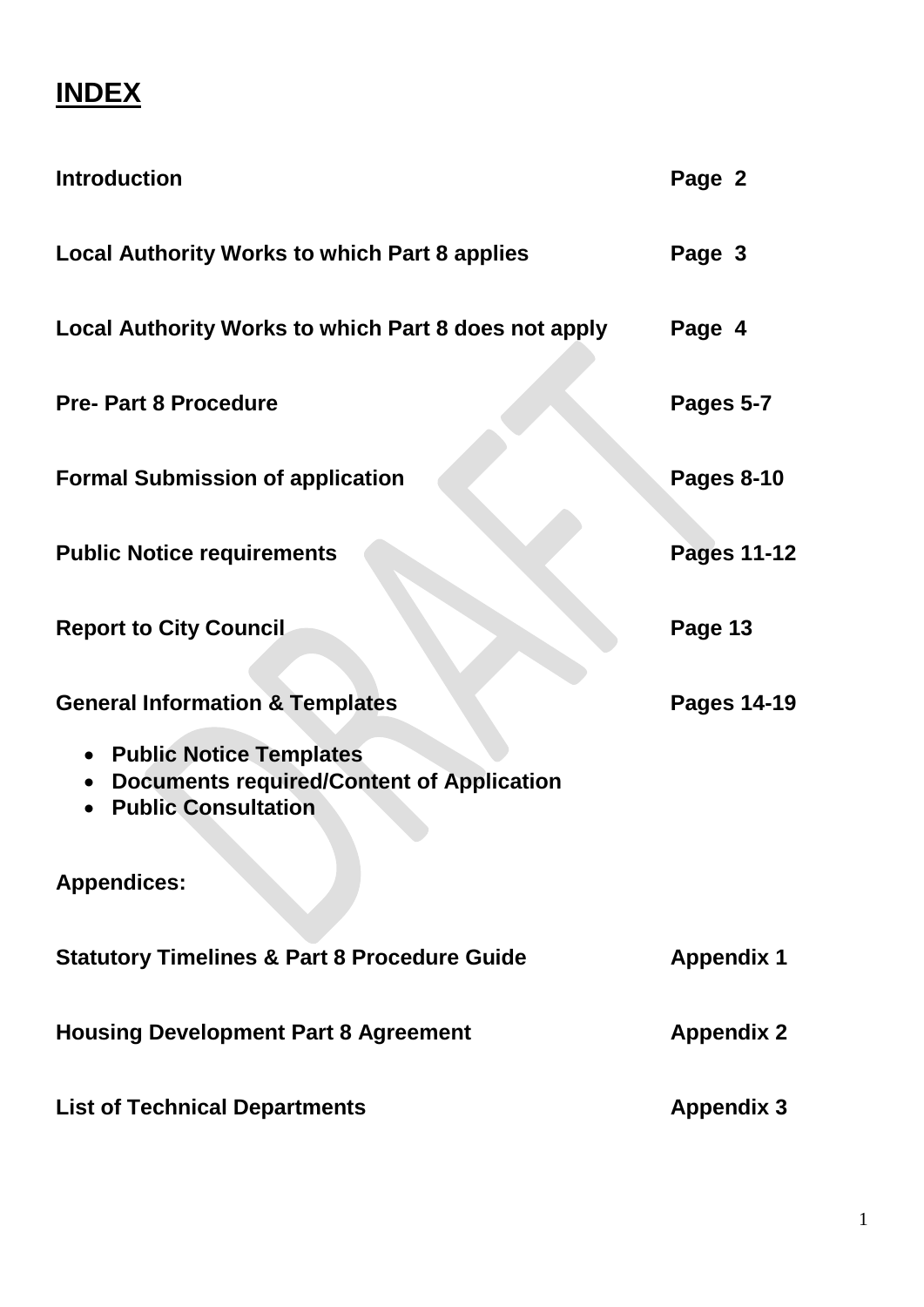#### **LOCAL AUTHORITY WORKS – PART 8 PROCEDURE**

#### **INTRODUCTION**

Before Dublin City Council can undertake any developments or works, it must first undergo the planning procedure as set out in Part 8 of the Planning and Development Regulations 2001 (as amended).

The benefits of these procedures are:

- The City Council is seen to be open and transparent in its business
- The public are given the opportunity to voice their opinions
- The elected members have the final say in the decision

The main parties involved in the procedure can be summarised as follows:

#### **Proposing Dept.**

The Proposing Department initiates the proposal and is responsible for its completion. This Department is responsible for carrying out the Part 8 procedures in accordance with the regulations.

#### **Technical Depts.**

Environment & Transportation – Drainage Services, Roads & Traffic, Parks & Landscapes Services, Archaeology Section, Conservation Section etc. whose input may be necessary for the success of the project.

#### **Planning & Property Development Dept.**

This department ensures the application is available for viewing by the public for the duration of the statutory period at the Planning Counter. Observations/submissions relating to the application are analysed and a planning report is prepared for the Proposing Department, taking into consideration issues raised in observations/submissions.

#### **General Public**

Any member of the public or other bodies may submit written observations/submissions on the proposal.

#### **Area Committee:**

- The relevant Area Committee shall be advised of the proposed development prior to formal submission of the Part 8 application.
- Following the Part 8 public consultation process, the relevant Area Committee shall be given an update and notified of the intention to submit Chief Executive's Report to the City Council.

#### **City Council**

Following the Part 8 public consultation process and having considered the Chief Executive's Report, the City Council must make a decision on the proposal within the statutory period.

**The purpose of this document is to set out all of the stages that Dublin City Council must go through under the Part 8 procedure and clarify the role of each of the above parties.**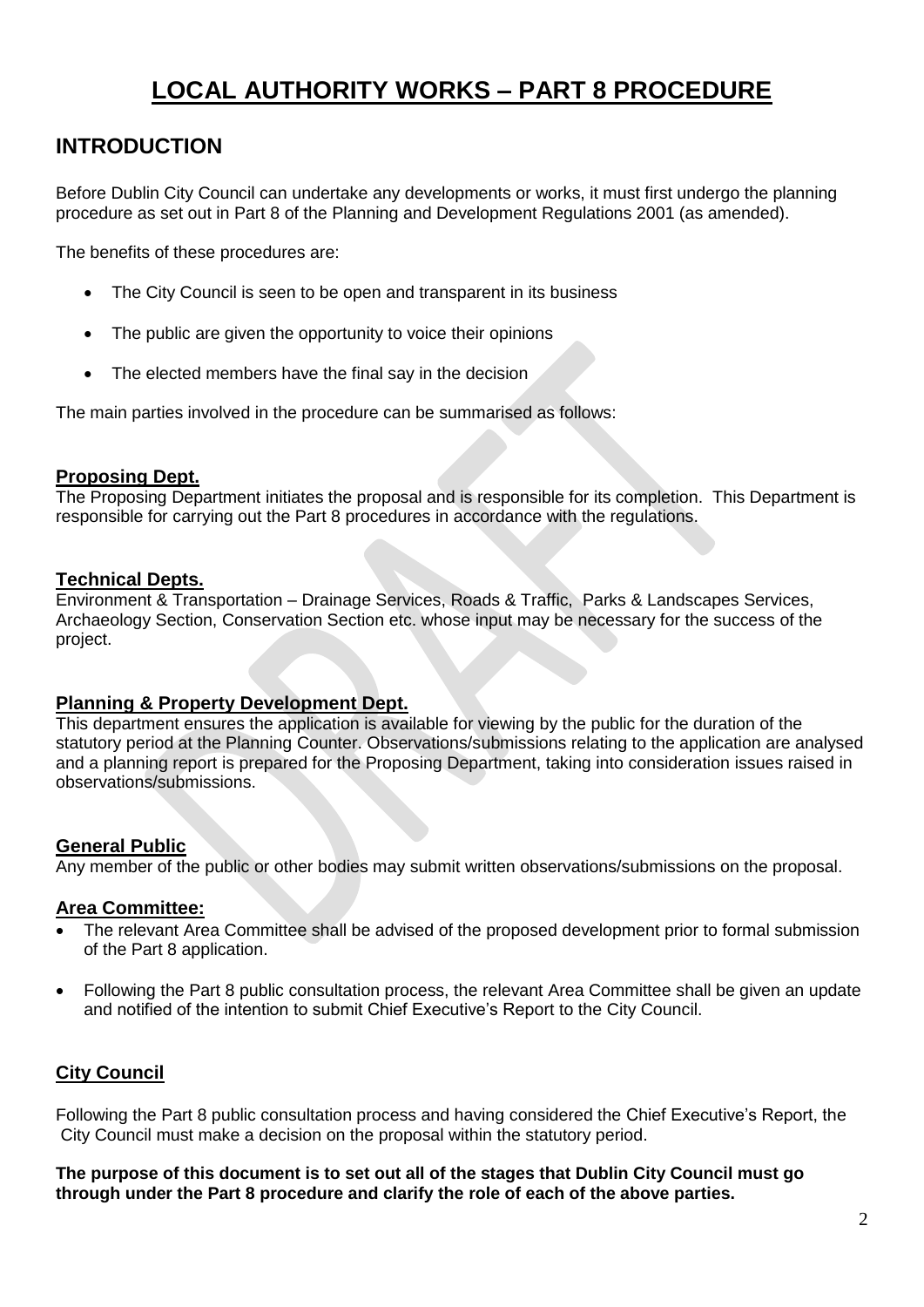#### **TYPES OF DEVELOPMENT THAT REQUIRE THE PART 8 PROCEDURES**

*Article 80(1) of the Planning and Development Regulations 2001(as amended)*

The following works by Dublin City Council must be assessed under the Part 8 procedure as set out in this document:

- 1. The construction or erection of a house.
- 2. The construction of a new road or the widening or realignment of an existing road, where the length of new road or of the widened or realigned road is 100 metres or more.
- 3. The construction of a bridge or tunnel.
- 4. The construction or erection of a pumping station, treatment works, holding tanks or outfall facilities for waste water or storm water.
- 5. The construction or erection of water intake or treatment works, over-ground aqueducts, or dams or other installations designed to hold water or to store it on a long-term basis.
- 6. Drilling for water supplies.
- 7. Construction of a swimming pool.
- 8. The use of land, or the construction or erection of any installation or facility, for the disposal of waste except for development that requires a waste license or the development of a bring facility which contains not more than 5 receptables.
- 9. The use of land as a burial ground.
- 10. The construction or erection of a fire station, a library or a public toilet.
- 11. Any other development the estimated cost of which exceeds €126,000, except the laying underground of sewers, mains, pipes or other apparatus.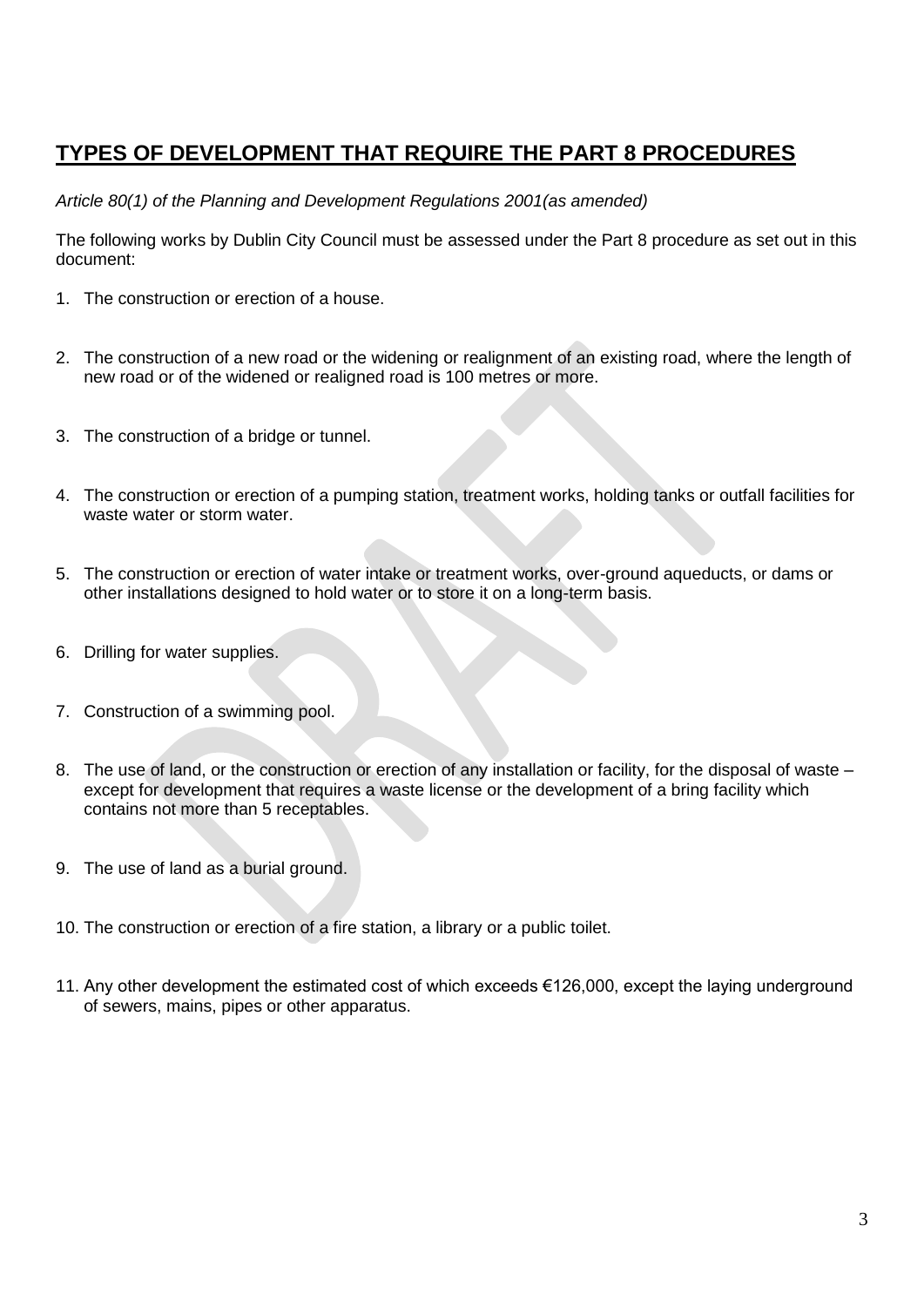#### **TYPES OF DEVELOPMENT THAT ARE EXEMPT FROM PART 8 PROCEDURES**

- 1. Works of maintenance or repair other than works to a protected structure, or a proposed protected structure, which would materially affect the character of—
	- (i) the structure, or
	- (ii) any element of the structure which contributes to its special architectural, historical, archaeological, artistic, cultural, scientific, social or technical interest.
- 2. Works necessary for dealing urgently with any situation which the manager considers is an emergency situation calling for immediate action.
- 3. Works, other than works involving road widening, to enhance public bus services or improve facilities for cyclists provided under section 95 (as amended by section 37 of the Road Traffic Act 1994) of the Road Traffic Act 1961 or under section 38 of the Road Traffic Act 1994.
- 4. Works which a local authority is required to undertake—
	- (i) by or under any enactment,
	- (ii) by or under the law of the European Union, or a provision of any act adopted by an institution of the European Union, or
	- (iii) by order of a court.
- 5. Development in respect of which an Environmental Impact Statement is required under section 175 or under any other enactment.
- 6. Development in respect of which an Appropriate Assessment is required under section 177AE, or under any other enactment.

**Note: The above exemptions are set out in Section 179 (6) of the Planning and Development Act 2000 (as amended).**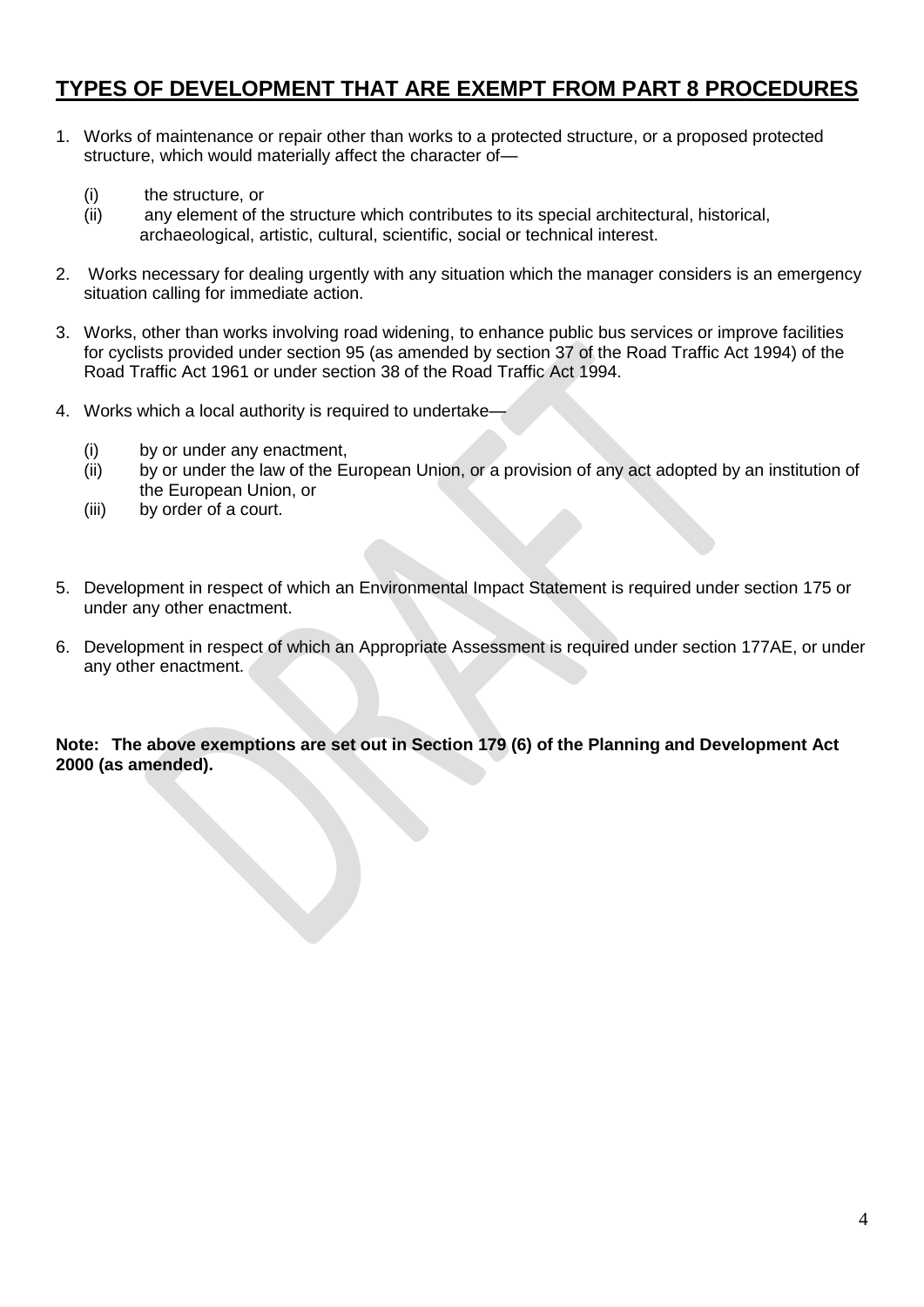## **PRE-PART 8 PROCEDURE**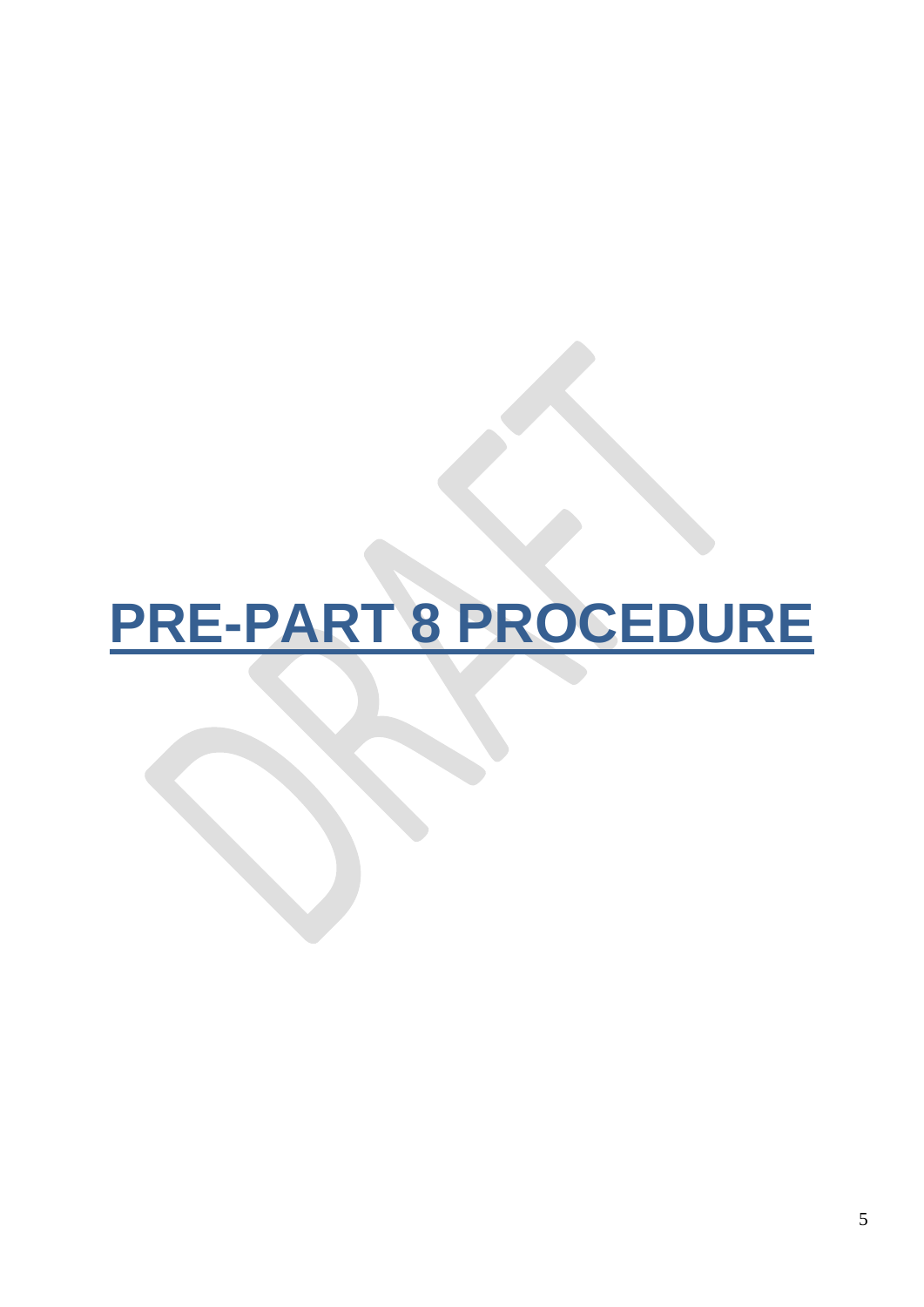#### **PROCEDURE FOR PROCESSING PROPOSED DEVELOPMENTS BY DUBLIN CITY COUNCIL IN ACCORDANCE WITH PART 8 OF THE PLANNING AND DEVELOPMENT REGULATIONS 2001 (as amended)**

#### **PRE-PART 8 CONSULTATIONS**

- 1. Before the Proposing Department decides to proceed with a proposed development, it should first contact the **Senior Planner** for the area and ascertain the following:
	- (a). The proposed development does not materially contravene the current Dublin City Development Plan.
	- (b). That the proposed development does not require the production of an Environmental Impact Statement (E.I.S.). Should such a statement be required, then the procedure under Part 8 does not apply. Applications requiring an E.I.S. must be dealt with in accordance with the requirements of Section 175 of the Planning and Development Act 2000, as amended.
	- (c). Whether the site of the proposed development contains a protected structure, or is within an Architectural Conservation Area
	- (d) Whether it is appropriate for an Strategic Environmental Assessment (S.E.A.) or Appropriate Assessment (A.A.) to be carried out
	- (e). Confirmation that PART 8 applies.

**Note:** While a proposed development may be below the threshold set out in Regulations for requiring an E.I.S., Proposing Department s should be aware that, depending on the location or type of development, an E.I.S. may nevertheless be needed, e.g. a relatively small development proposed to be carried out in Special Areas of Conservation or Special Protected Areas.

- 2. The Proposing Department prepares drawings, maps and specifications in respect of the proposed project. The drawings shall include:
	- (a). a location map, drawn to a scale of not less than 1:1000 and marked or coloured so as to identify clearly the land on which it is proposed to carry out the development
	- (b). a Site Layout Plan, drawn to a scale of not less than 1:500, showing the boundary of the site and any buildings or other structures, roads or other features, in the vicinity of the site
	- (c). such other plans and drawings, drawn to a scale of not less than 1:100, as are necessary to describe the proposed development

**Note:** For new roads and improvement to existing roads, a scale of not less than 1:2500 applies. For bridges and tunnels, a scale of not less than 1:200 applies.

3. The Proposing Department circulates the details of the project to any departments whose input is required e.g. Environment & Transportation – Drainage Services, Roads & Traffic, Parks & Landscapes Services, City Archaeologist, Conservation Section etc.

(See Appendix 3 for list of Departments)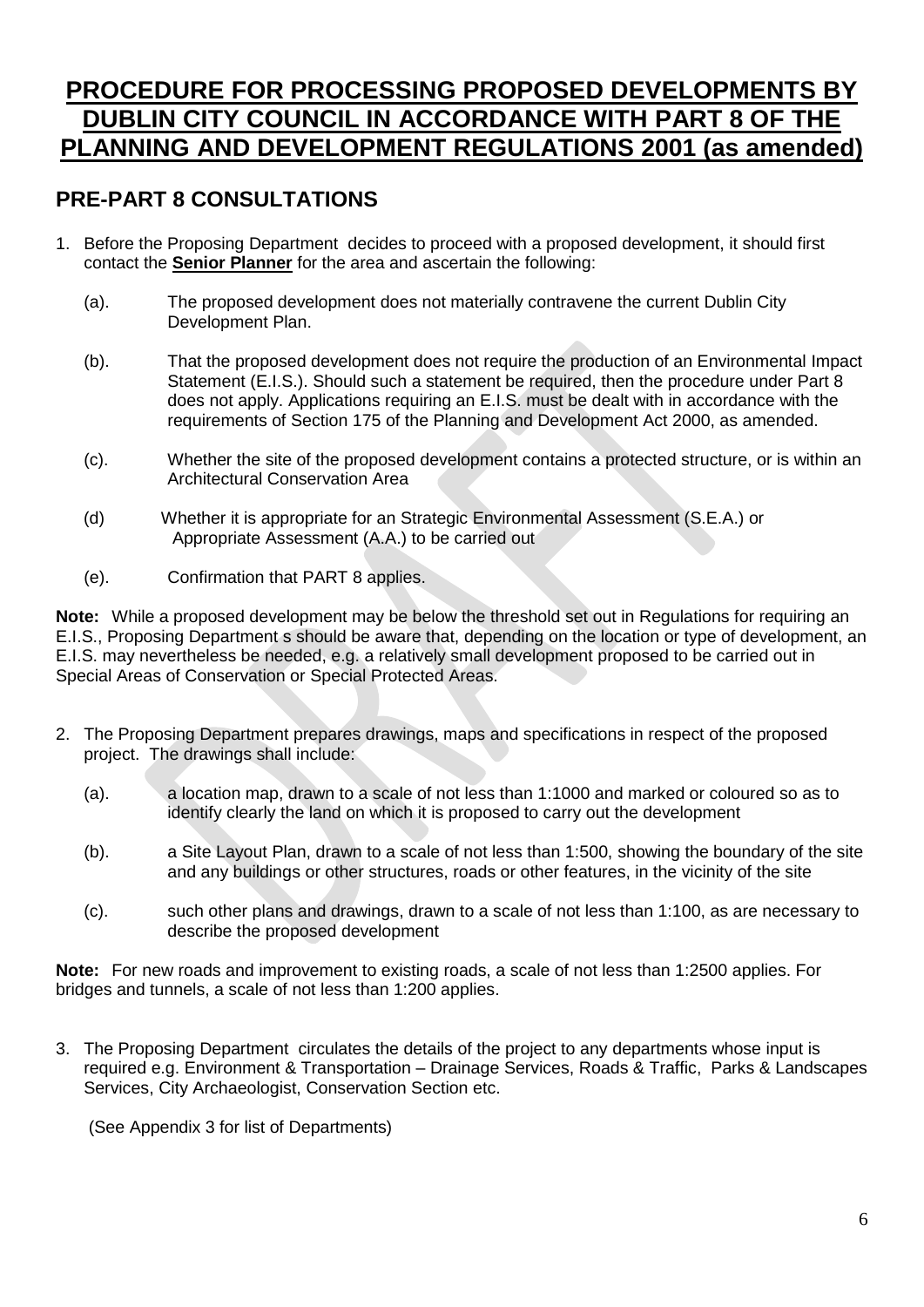The Technical Departments must respond to the Proposing Department outlining any issues. Where no issues arise a report to this effect must be sent to the Proposing Department. This is to ensure that issues can be dealt with prior to formal initiation of the Part 8 procedure.

- 4. The Proposing Department , after agreement with the Technical Departments, then forwards the proposal, which shall include a full set of the plans/drawings, reports, etc. and a draft of the public notices, to the Registry Section, Planning & Property Development Department. **The formal procedure for Part 8 is not to be activated at this stage**.
- 5. The Area Planner will prepare a report on the project that will include any alterations considered necessary and may liaise with the Proposing Department in advance of issuing a report, appraising them of any issues that have come to their attention. The report will include an assessment of any requirement for screening for E.I.S., S.E.A. or A.A.

The report will then be forwarded to the relevant Senior Planner and to the Assistant Chief Executive, Planning & Property Development Department. An agreed reply will be issued to the Proposing Department by way of letter signed by the Executive Manager. The Planning & Property Development Department will endeavour to reply on the project to the Proposing Department within two weeks, although larger projects would obviously require a longer time for appraisal.

Where the Part 8 proposal involves a Housing project, the Housing Department Part 8 Agreement at Appendix 2 must be signed and placed on file at this stage.

**6.** The Proposing Department shall notify the Area Committee of the intention to commence the Part 8 process through the monthly meeting of that committee. **It should be indicated on the agenda that this item is for information purposes only.**

Details of the proposed development including a Site Location Map and drawings/plans shall be made available at the Area Committee meeting.

If it is considered that waiting for the next Area Committee meeting will unduly delay a high priority project, the Proposing Department shall advise each member of the Area Committee by email of the proposed Part 8. A copy of the documents listed above shall also be attached to the email.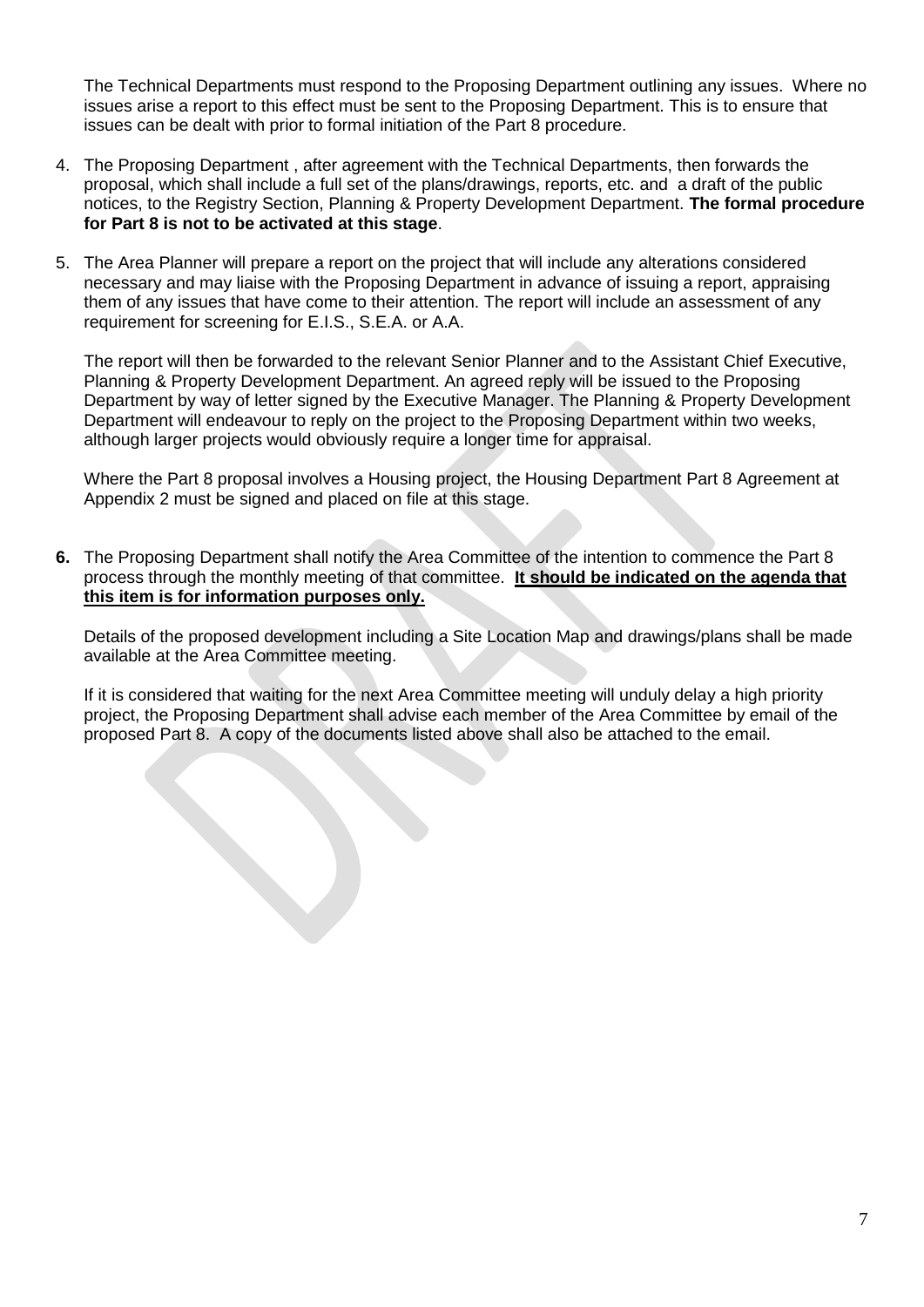## **FORMAL SUBMISSION OF PART 8 APPLICATION**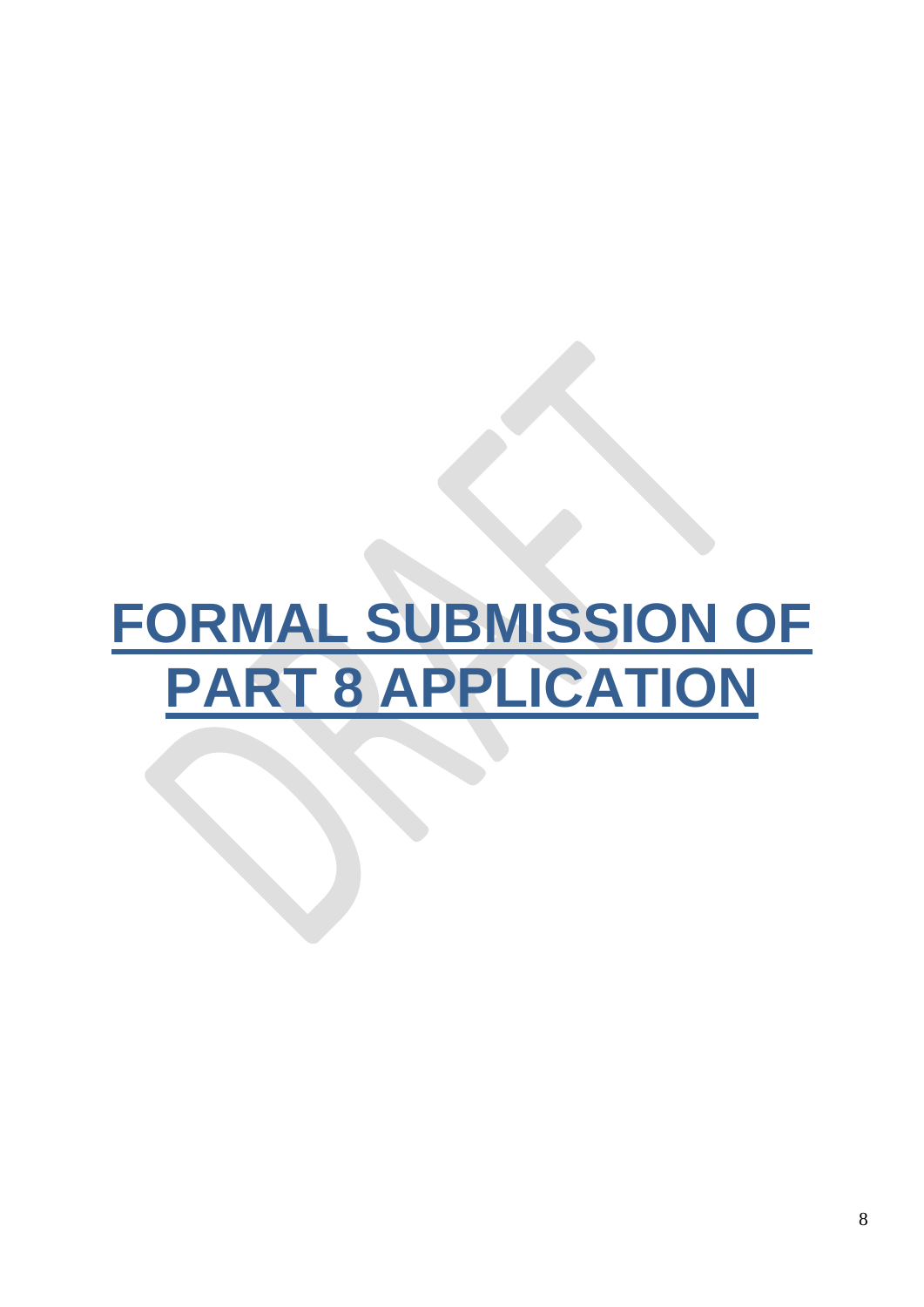#### **FORMAL PART 8 PROCEDURE**

- 1. Prior to lodgement of the application the Proposing Department shall forward to Planning Registry Section, a draft copy of public notices and a full set of plans/reports etc. to be checked. This should be done at least 10 working days prior to the proposed lodgement date of the application. (See notes regarding information to be provided in public notices on pages 11 & 12)
- 2. The Proposing Department can then start the formal procedure under Part 8. The Proposing Department shall arrange for the publication of the newspaper notice and also, arrange site notice/s to be erected on site. Please check with Media Relations office regarding timelines for the newspaper notice.
- 3. A copy of the public notices, cover letter and **six** sets of the approved plans/drawings and relevant documents **(ten** sets where proposed development involves works to Protected Structure), etc. shall be lodged with the Planning Registry Section (on the day of publication of the newspaper notice). A full copy of the application will be made available for inspection at the public counter in the Planning and Property Development Department.
- 4. The Planning & Property Development Department will refer the application to the relevant prescribed bodies.
- 5. When the period during which the public may submit observations/submissions has expired, the Planning & Property Development Department will prepare a report which will evaluate the likely implications, if any, of the proposed development and assess the comments put forward in the observations/submissions received from the public and the prescribed bodies.
- 6. The Planning & Property Development Department's report & all necessary documentation including a **Draft Chief Executive's Report** will be forwarded to the Proposing Department. The Draft Chief Executive's Report will be compiled by Planning and Property Development Department.

It is the responsibility of the Proposing Department to include any additional information and prepare the final Chief Executive's Report to be submitted to the City Council and also, arrange for the item to be put on the Council Agenda for the next council meeting. Please note that the Chief Executive's Report must be completed and forwarded to the Chief Executive's office by the end of **Week 14** in the process.

- 7. The relevant Area Committee shall be given an update in relation to the Part 8 following the public consultation element and shall be advised of the intention to submit the Chief Executive's Report to the City Council, advising them that the process for approval of a Part 8 is a reserved function of the City Council.
- 8. After the City Council meeting, the Chief Executive's Department must notify Planning Decisions Section, Planning & Property Development Department of the decision of the City Council. A copy of the report shall be sent to Planning & Property Development Department for the official file. The Planning & Property Development Department shall be notified of any amendments to this Report.

**The Planning Decisions Section will notify any persons/bodies who submitted comments or observations on the application of the decision.**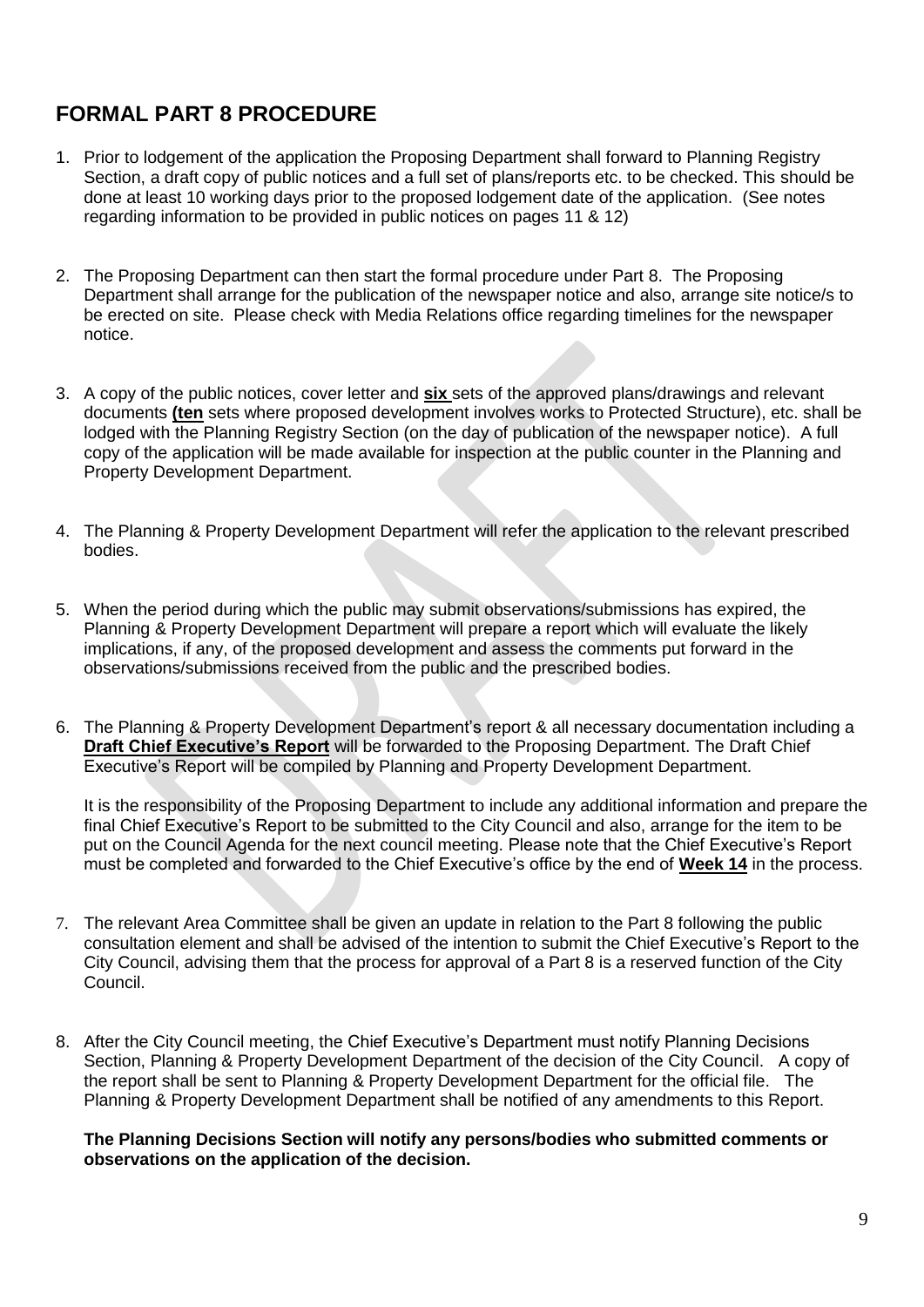#### **IMPLEMENTATION OF PART 8**

9. If conditions are attached to the Part 8, the Proposing Department shall submit any compliances and/or confirmations of implementation of conditions to the Planning & Property Development Department at the appropriate time.

**The procedures for Part 8 applications are set out in a step-by-step form in Appendix 1 at the rear of this document, together with a statement of responsibility for each step.**

| Any queries regarding the above procedure should be referred to the Registry &<br>Decisions Section, Planning & Property Development Department. |                            |                                 |           |
|--------------------------------------------------------------------------------------------------------------------------------------------------|----------------------------|---------------------------------|-----------|
|                                                                                                                                                  | <b>Contact: Greg Bryan</b> | greg.bryan@dublincity.ie        | Ext. 3108 |
|                                                                                                                                                  | <b>Lorraine Donnelly</b>   | lorraine.donnelly@dublincity.ie | Ext. 3112 |
|                                                                                                                                                  | <b>Mary Heeney</b>         | mary.heeney@dublincity.ie       | Ext. 2127 |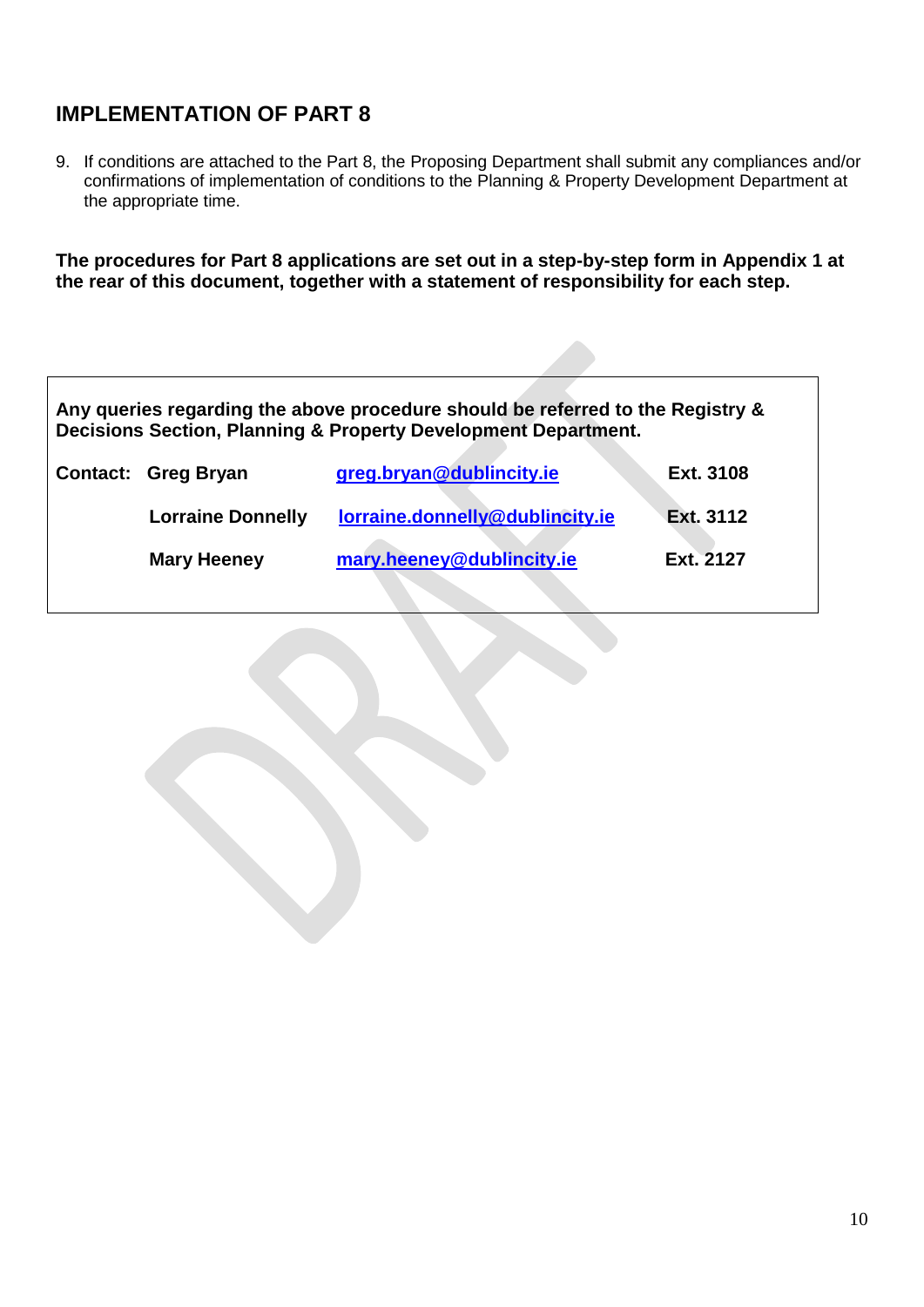#### **NEWSPAPER NOTICE AND SITE NOTICE REQUIREMENTS**

*Article 81 of the Planning and Development Regulations 2001 (as amended)*

#### **NEWSPAPER NOTICE**

Notice of intention to submit the Part 8 application must be published in a newspaper. The notice must contain the following information.

- **The location, nature and extent of the proposed development.**
- **If the development is to a protected structure or a proposed protected structure, the notice should indicate this. Also, if the development is in an Architectural Conservation Area, the notice should indicate this.**
- **The office at where the plans, drawing etc. are available for public inspection and opening times.**

*The application will be available for inspection or purchase at the public counter, Planning & Property Development Department situated on the ground floor, Block 4 East, Civic Offices. Opening Hours: 9.00a.m. – 4.30p.m., Monday to Friday***.**

*In addition to above, the Proposing Department may arrange for the application to be displayed for inspection purposes at another location within the Civic Offices and/or at a local venue (area office, library etc.)* If the application is to be displayed at another location, full details must be stated in the *notice including location and opening times.*

**The length of time such plans, drawings etc. are available for inspection.**

*The Regulations state that the time-span for public inspection must be for at least <i>four* weeks from *the date of publication newspaper notice. If the City Council offices are closed at any time during the month of inspection for bank holidays, etc. then an additional day for each day of closure should be added to the inspection period.*

 **That submissions and observations may be made in writing to the Planning Department before a date specified in the notice.**

*The last date for observations/submissions must not be less than two weeks after the end of the inspection period. Again, allowance should be made for bank holidays etc.*

#### **SITE NOTICE**

- **The site notice must contain all the information as detailed above in the newspaper notice.**
- The site notice must be inscribed or printed in indelible ink and affixed on rigid, durable material and be secured against damage from bad weather and other causes.
- The site notice must be securely erected or fixed in a conspicuous position on or near the main entrance of the land or structure from the public road, or where there is more than one entrance from public roads, on or near all such entrances.
- Notice must be visible and legible by persons using the public road, and not obscured or concealed at any time.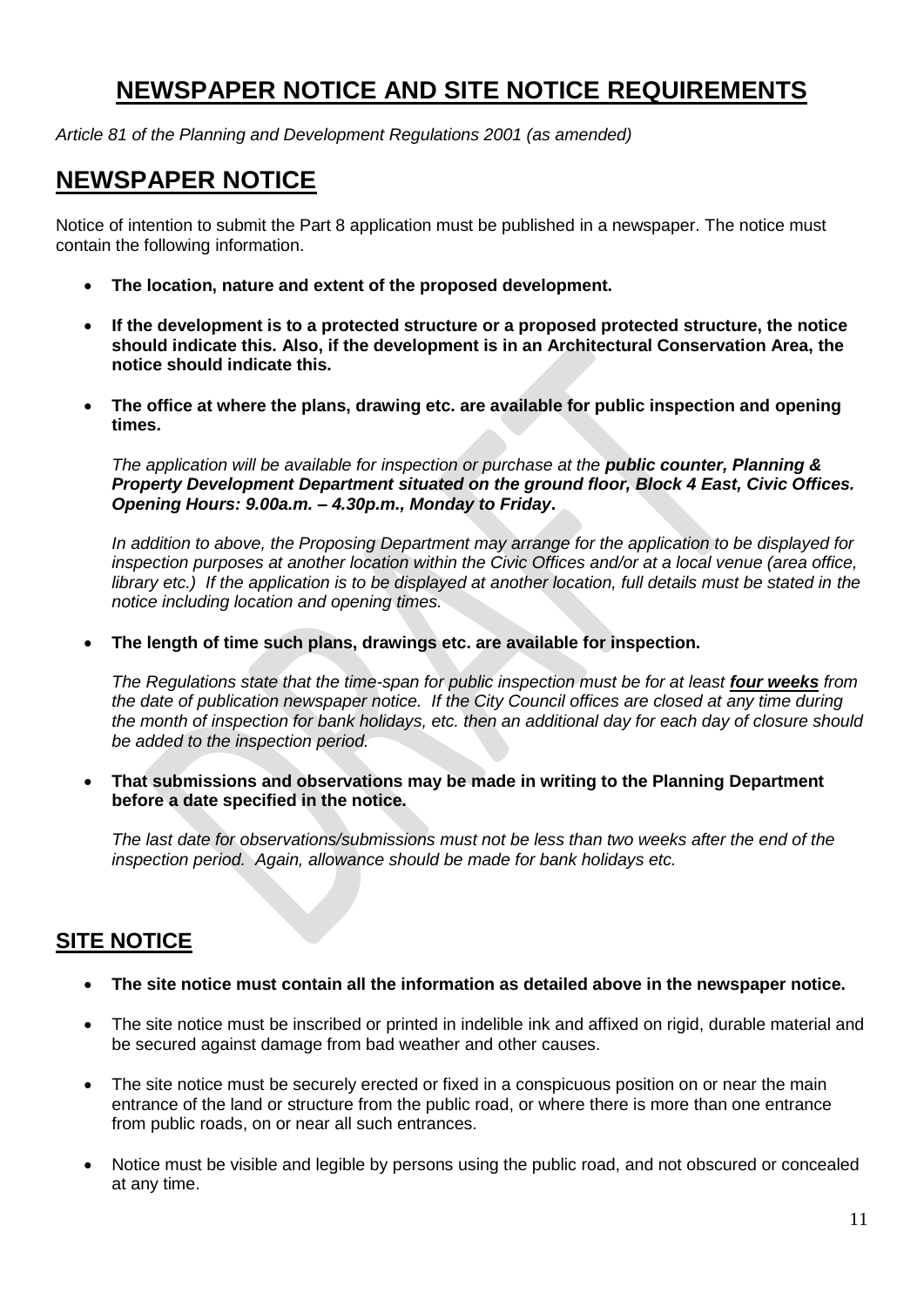- The site notice must be erected not later than the day of publication of the newspaper notice and submission of the application and must be maintained in position for at least **four** weeks.
- The site notice must be renewed or replaced if it is removed or becomes defaced or illegible within that period.

#### **IMPORTANT NOTE:**

**The Proposing Department should ensure that the newspaper notice and site notices accurately describe both the location and description of the proposed works. Failure to do this could lead to a possible legal challenge by a third party.**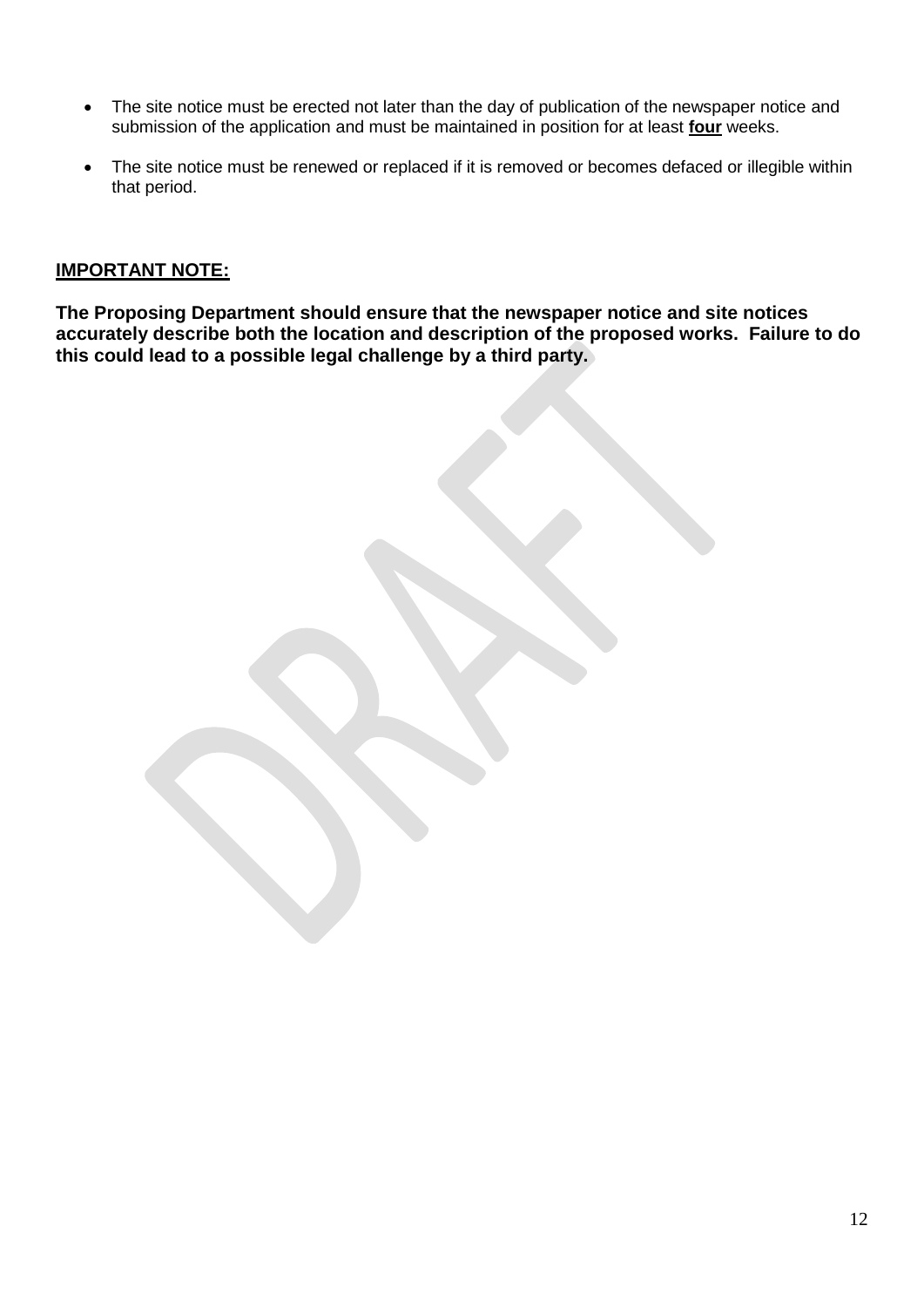#### **REPORT TO CITY COUNCIL**

A **Draft Chief Executive's Report** will be prepared by the Planning and Property Development Department.

The Planning & Property Development Department's report and all necessary documentation including the Draft Chief Executive's Report will be forwarded to the Proposing Department.

*The format of the report to City Council is set out in Section 179 of the Planning and Development Act 2000 (As amended).*

#### **The Report to City Council must contain the following:**

- 1. Description of the nature and extent of the proposed development and its principal features, to include a plan of the development and a map of the area.
- 2. An evaluation of whether or not the proposed development would be consistent with the proper planning and sustainable development of the area to which the development relates, having regard to the provisions of the development plan and giving the reasons and the considerations for the evaluation.
- 3. (i). A **list** of the persons/bodies who made submissions/observations during the consultation period.
	- (ii). A **summary** of the issues raised in the submissions and observations and a response to such issues.
- 4. Details of the **statutory bodies** that were consulted and of their responses, if any.
- 5. (i). The date when the Area Committee was advised of the proposed development and of the intention to commence the Part 8 process - either the date of the Area Committee meeting or the date the Members were advised by e-mail, and
	- (ii). The date of the Area Committee meeting where members were briefed on the outcome of the public consultation element of the Part 8 process.
- 6. Recommendation as to whether or not the proposed development should proceed as proposed, or as a varied or modified development as recommended in the report.
- 7. Details on the cost of the project and how it is to be funded. A timeline for the proposed development shall also be indicated.
- 8. Details of the time line and the last date for the Council to make a decision on the Part 8.
- 9. The Chief Executive's Report must be signed off by the **Assistant Chief Executive** of the proposing Department prior to submission to the Chief Executive's Office.

The complete Chief Executive's Report must be submitted to the Chief Executive's Office within **fourteen weeks** of the date of lodgement of the Part 8 application.

The City Council will consider the report and the recommendation in the report will be carried out unless the Council, by resolution decide to vary or modify the development or decide not to proceed. A resolution of the City Council must be passed not later than **six** weeks after receipt of the Chief Executive's Report.

#### **IMPORTANT NOTE**

**The City Council's decision must be made no later than twenty weeks after the date of lodgement of the PART 8 application.**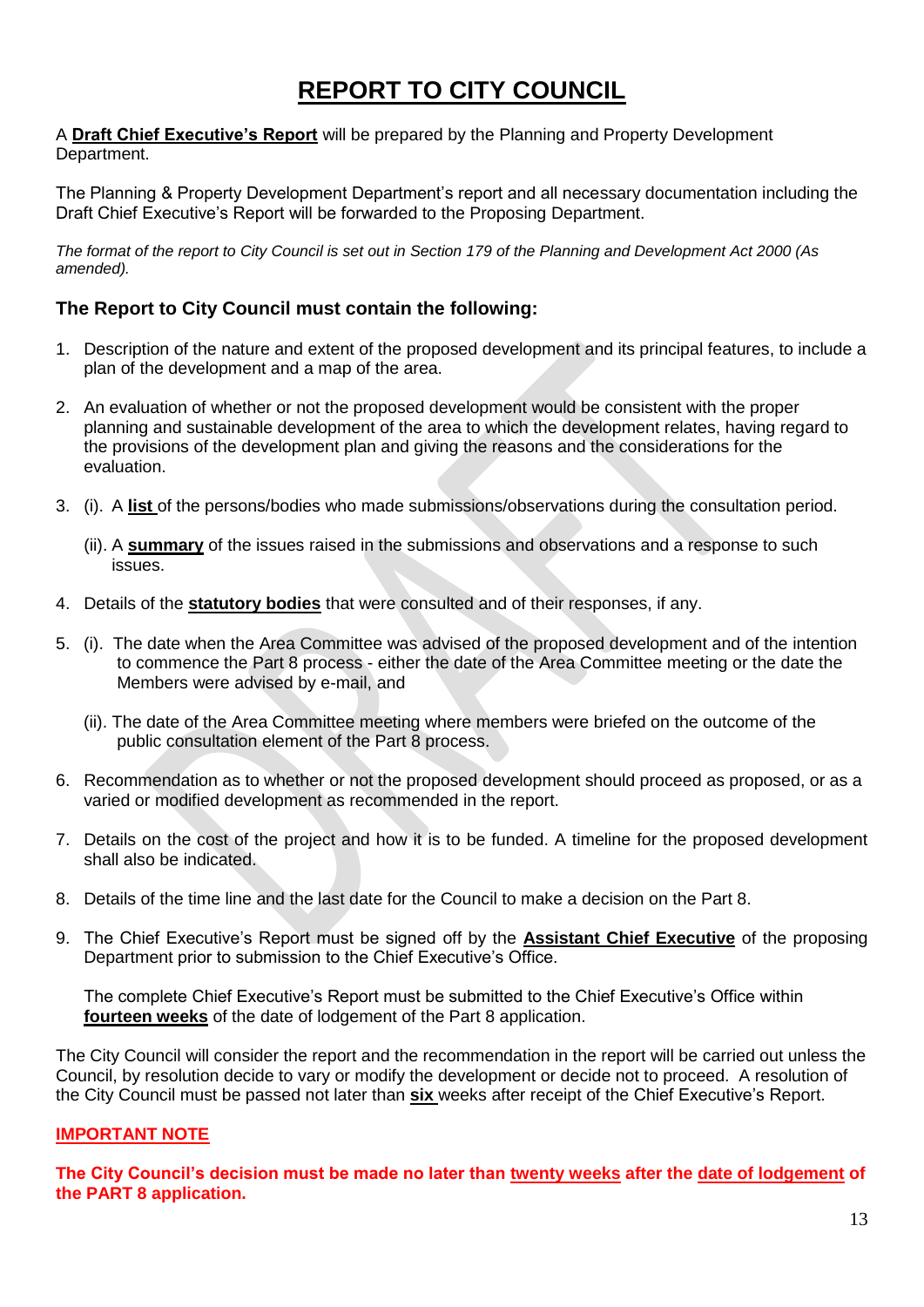## **General Information & Templates**

- **Newspaper Notice Template**
- **Site Notice Template**
- **Documents required/Content of application**
- **Online Consultation Process**
- **Public Display - Observations & Submissions**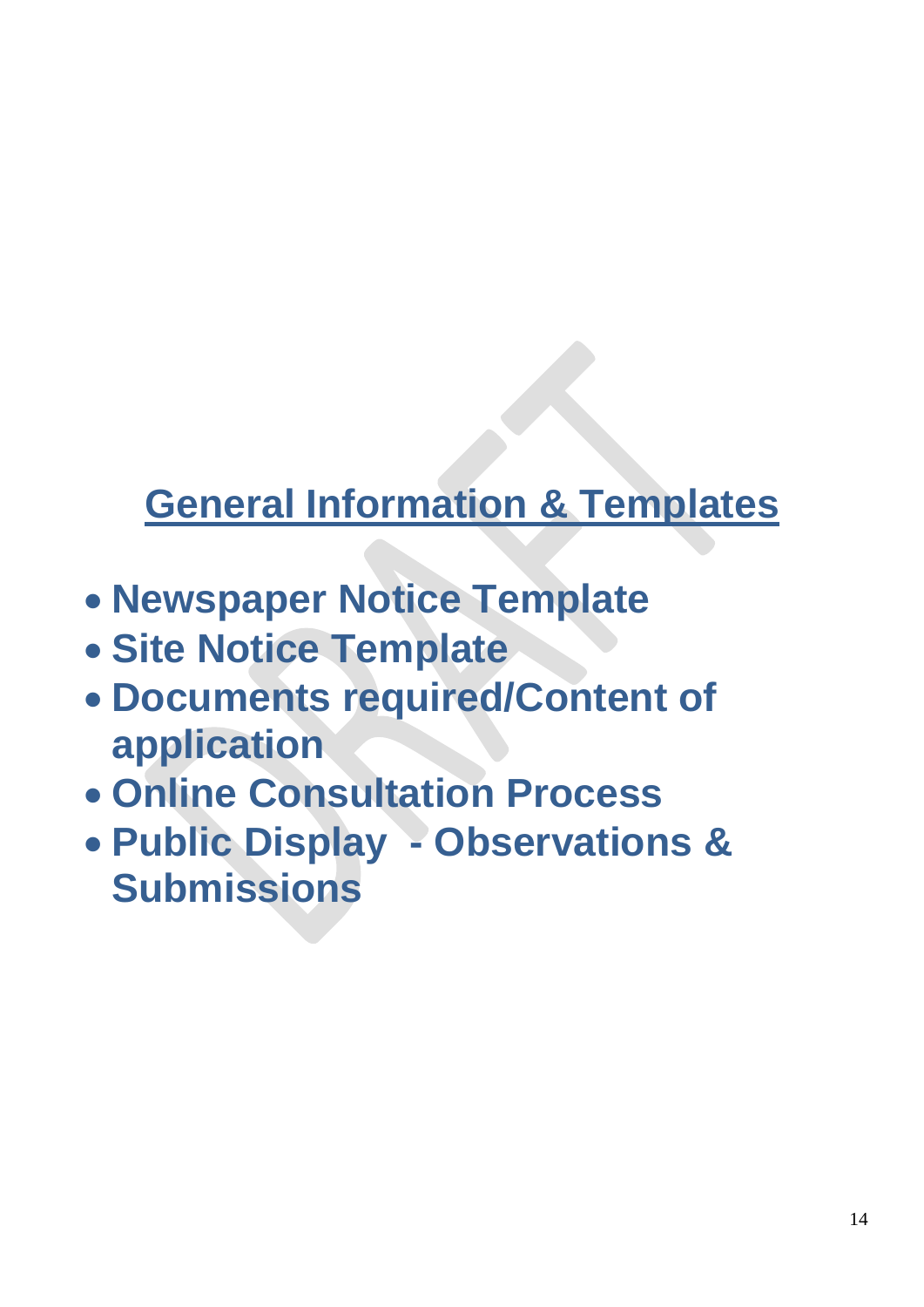## **NEWSPAPER NOTICE TEMPLATE**

#### **Planning and Development Act 2000 (as amended) Planning and Development Regulations 2001 (as amended) - Part 8**

**Applicant:**

**Location**:

**Proposal:** Pursuant to the requirements of the above, notice is hereby given of ...

(Description of development…..)

Plans and Particulars of the proposed development may be inspected or purchased at a fee not exceeding the reasonable cost of making a copy for a period of 4 weeks from  $\frac{1}{1}$   $\frac{1}{1}$  \*(date of **publication of notice/lodgement date** *PLEASE INDICATE DATE HERE*) during public opening hours at the offices of Dublin City Council, Public Counter, Planning Department, Block 4, Ground Floor, Civic Offices, Wood Quay, Dublin 8, Monday - Friday 9.00am to 4.30pm ( and other location if applicable) .

A submission or observation in relation to the proposed development, dealing with the proper planning and sustainable development of the area in which the development would be situated, may be made, in writing, to the Executive Manager, Planning Department, Dublin City Council, Civic Offices, Wood Quay, Dublin 8, before 4.30pm on **/ /<sup>\*\*</sup>. (Date shall be specified and shall be a minimum 6 weeks from date of lodgement of application).**

*\*(Date of publication of notice/lodgement date)*

*\*\* (Date shall be specified and shall be a minimum 6 weeks from date of lodgement of application).*

*When calculating dates please add additional day/s for any Public/Bank Holidays that may fall within the relevant period.*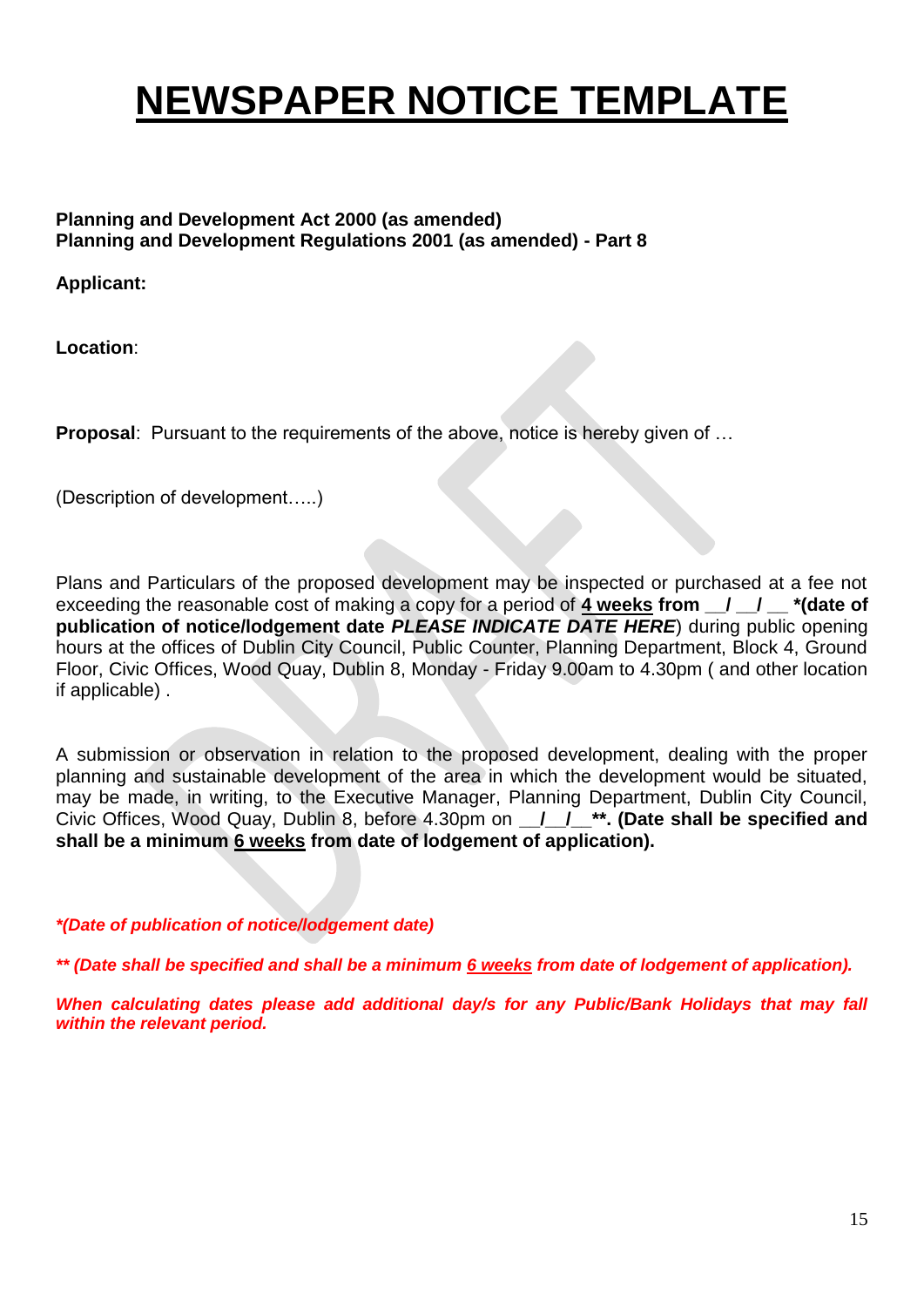## **SITE NOTICE TEMPLATE**

#### **Planning and Development Act 2000 (as amended) Planning and Development Regulations 2001 (as amended) - Part 8**

**Applicant:**

**Location**:

**Proposal:** Pursuant to the requirements of the above, notice is hereby given of ...

(Description of development…..)

Plans and Particulars of the proposed development may be inspected or purchased at a fee not exceeding the reasonable cost of making a copy for a period of **4 weeks from \_\_/ \_\_/ \_\_ \*(date of publication of notice/lodgement date** *PLEASE INDICATE DATE HERE*) during public opening hours at the offices of Dublin City Council, Public Counter, Planning Department, Block 4, Ground Floor, Civic Offices, Wood Quay, Dublin 8, Monday - Friday 9.00am to 4.30pm ( and other location if applicable) .

A submission or observation in relation to the proposed development, dealing with the proper planning and sustainable development of the area in which the development would be situated, may be made, in writing, to the Executive Manager, Planning Department, Dublin City Council, Civic Offices, Wood Quay, Dublin 8, before 4.30pm on **/ / \*\*. (Date shall be specified and shall be a minimum 6 weeks from date of lodgement of application).**

*\*(Date of publication of notice/lodgement date)*

*\*\* (Date shall be specified and shall be a minimum 6 weeks from date of lodgement of application).*

*When calculating dates please add additional day/s for any Public/Bank Holidays that may fall within the relevant period.*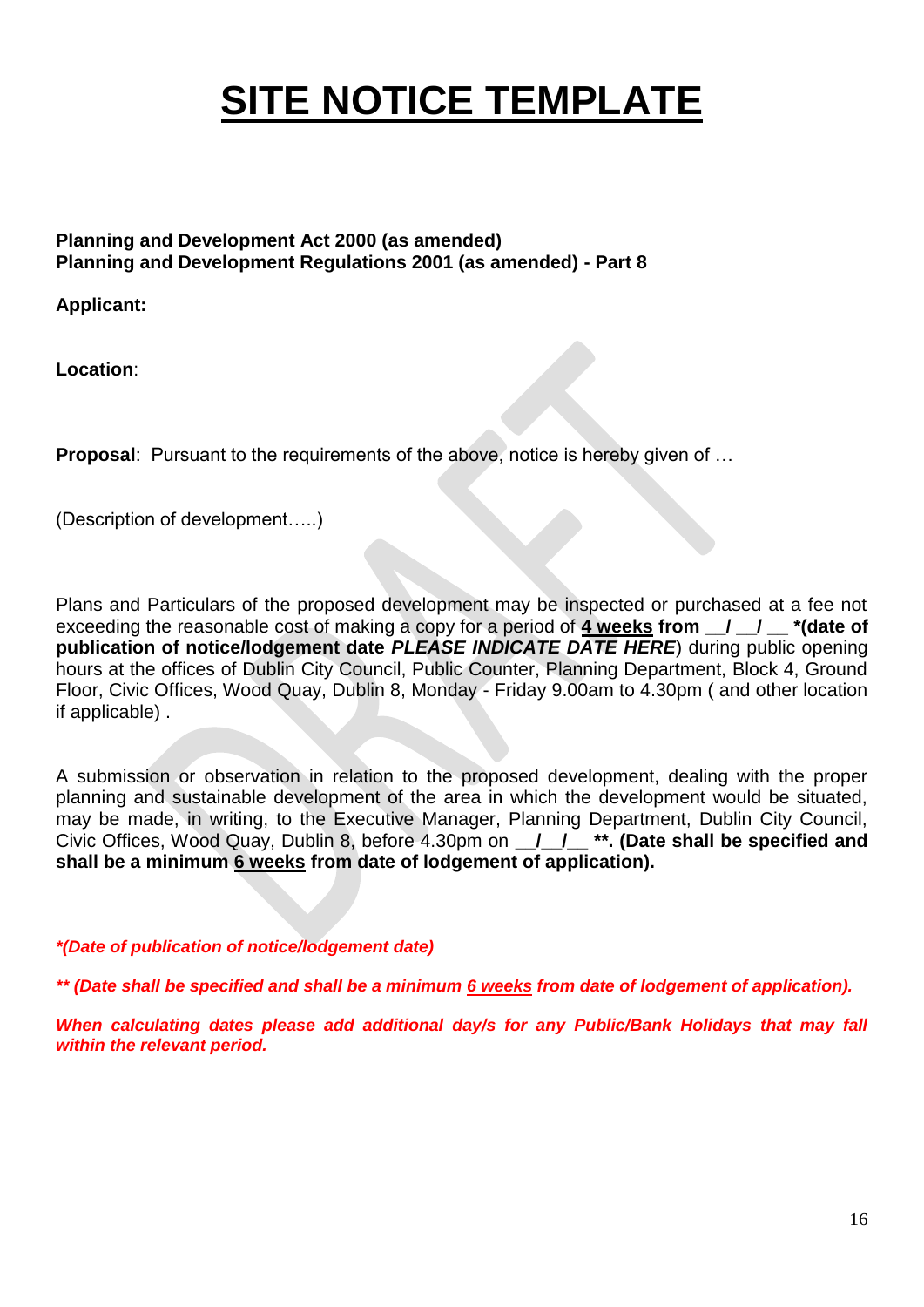## **DOCUMENTS REQUIRED/CONTENT OF PART 8 APPLICATION**

**The following documentation shall be submitted for Part 8 applications:**

- **Cover Letter**
- **Full page of newspaper notice**
- **Copy of Site Notice**
- **Schedule of Content**

**Six full sorted sets** of the following documentation shall be submitted. If the proposed development involves works to a Protected Structure or is within curtilage of Protected Structure, **10 sets** of plans/drawings etc. shall be submitted

- **Planning Report -** Document describing nature and extent of development.
- **Schedule of Content**
- **Relevant Plans/Drawings:**
	- $\circ$  Site Location Map (Scale 1:1000) Position of Site Notice/s must be clearly indicated on the Site Location Map
	- o Site Layout Plan (Scale 1:500), site to be clearly delineated in red. Site Layout Plan to indicate boundary of site and buildings, roads, etc.
	- o Relevant Floor Plans/Elevations/Sections (Scale 1:100) or agreed scale
- **A disc containing a soft copy of the application should also be submitted to the Planning Registry Section for uploading the application to the web (please note this will only be done after the application has been validated).**

**The Planning Registry Section is not responsible for uploading the application to the Public Consultation pages.**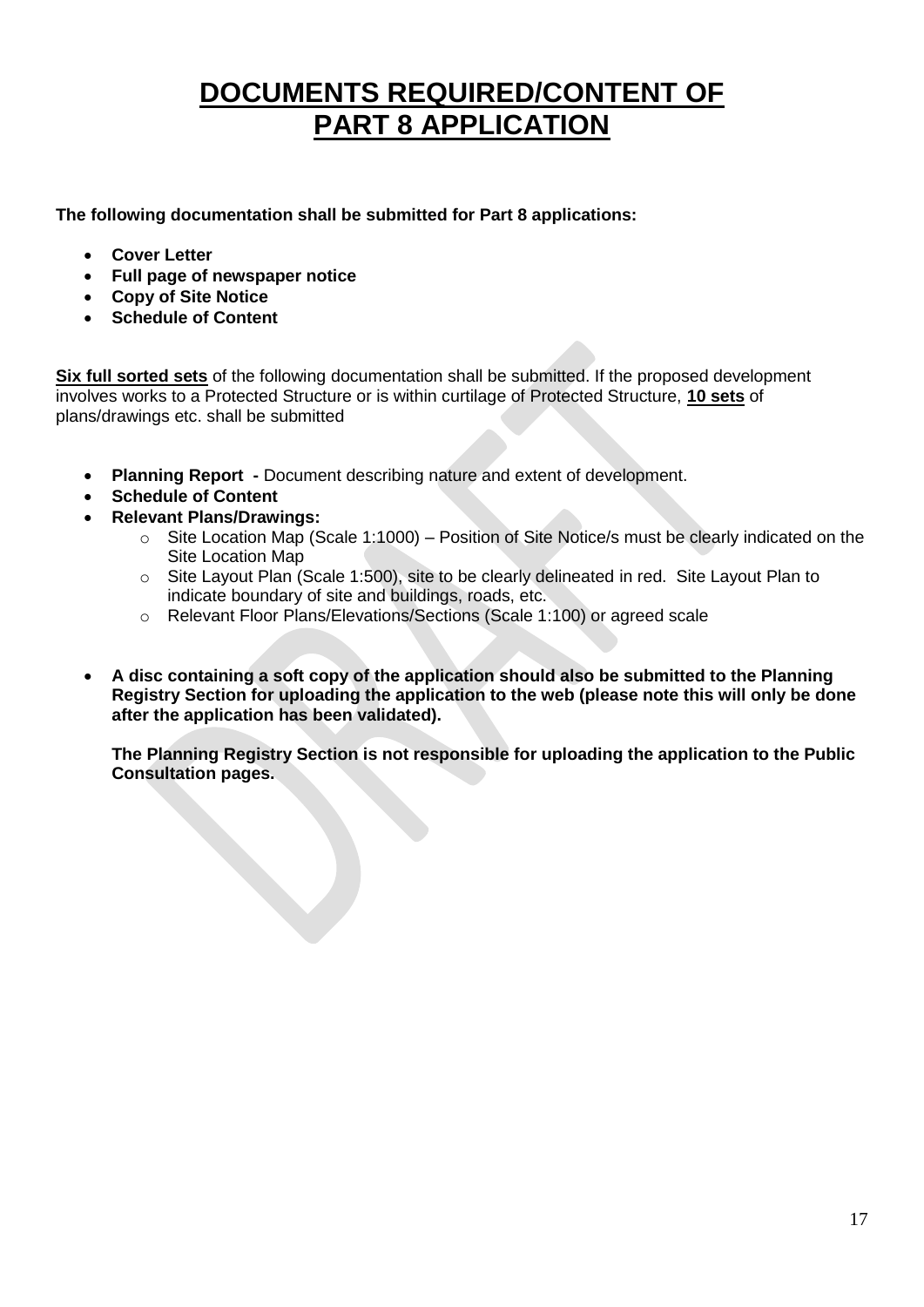## **PUBLIC ONLINE CONSULTATION PROCESS**

- $\triangleright$  Part 8 applications can be uploaded to the website at Webmaster.
- $\triangleright$  In addition to the above, the consultation tool allows comments to be made online relating to the application. Applications can be uploaded at: <https://consultation.dublincity.ie/>

The Proposing Department can load the application directly on Consultation Tools or refer to Webmaster for assistance. The consultation tool is available to all departments. More information can be obtained relating the use of the consultation tool from webmaster of the Web Unit: E-mail: [webmaster@dublincity.ie](mailto:webmaster@dublincity.ie)

Please note that the Proposing Department is responsible for managing any submissions/observations submitted by third parties as part of the Consultation Tool. The Proposing Department shall forward all comments submitted to the Planning and Property Development Dept. when the statutory observation period has expired, so they can be attached to the application and be taken into consideration.

Contact details must be provided by third parties, as the Planning and Development Regulations 2001 (as amended) require the planning authority to notify third parties when the Part 8 is decided by the City Council. A name and valid email address is mandatory.

Details/Comments should be forwarded to [observations@dublincity.ie](mailto:observations@dublincity.ie)

## **PUBLIC DISPLAY – OBSERVATIONS/SUBMISSIONS**

Part 8 applications are available for viewing at the Public Counter, Planning and Property Development Department when formally submitted. Once the application has been validated all of the documentation is scanned and can be viewed online at:

**<http://www.dublincity.ie/swiftlg/apas/run/wphappcriteria.display>**

It is also advisable and best practice to make the application available for viewing at another location. Where Part 8 applications are displayed in the Atrium (Civic Offices), area offices or libraries etc., please ensure that sufficient copies of the comment sheet are available for third parties to submit observations/submissions.

Please note that contact details for all third parties are mandatory (see sample document on next page). A hard copy of comments received must be forwarded to the Planning and Property Development Department when the observation period has expired so they can be attached to the application and be taken into consideration.

Comments may also be forwarded to [observations@dublincity.ie](mailto:observations@dublincity.ie)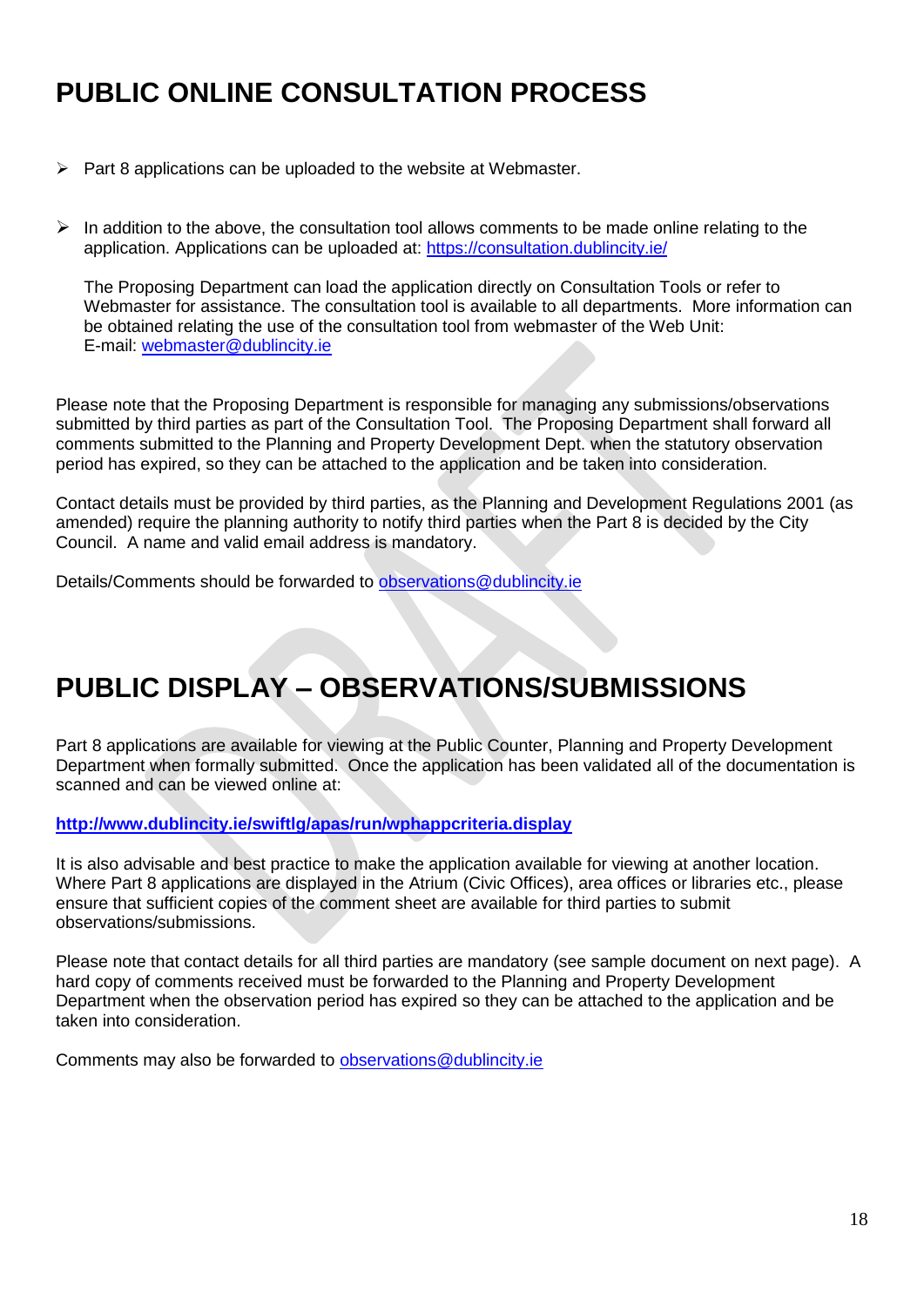#### **SAMPLE COMMENT SHEET**

## **PART 8 APPLICATION**

#### **PROPOSED DEVELOPMENT:**

#### **NAME:**

#### **POSTAL ADDRESS/E-MAIL ADDRESS:**

(Please provide a postal address or e-mail address, as the Planning Authority is required to notify you of the decision relating to the proposed development.)

#### **ADDRESS:**

**E-MAIL:** 

**COMMENTS:**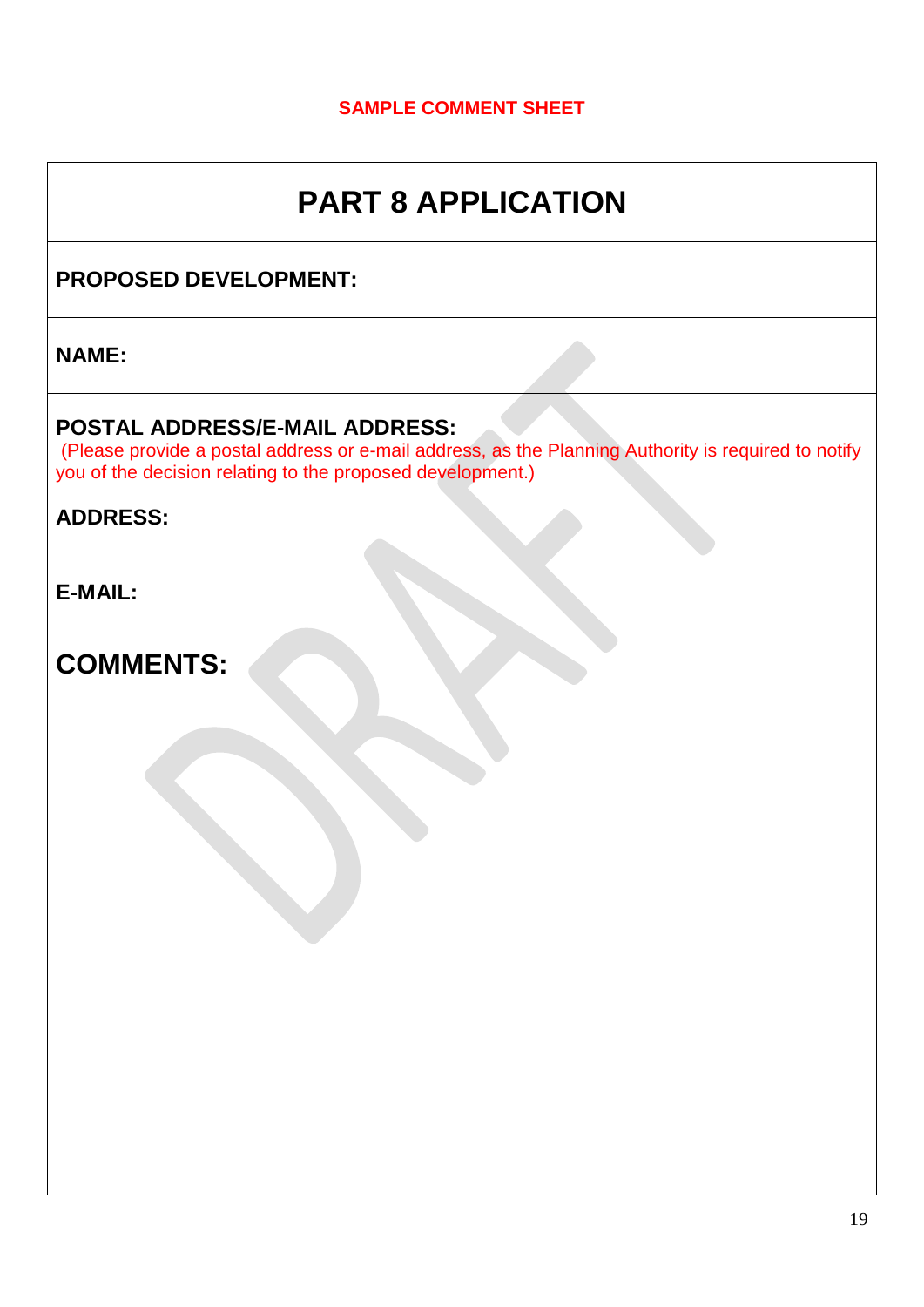## **APPENDIX 1**

## **Statutory Timelines (Formal Part 8 Procedure)**

**Step by Step Part 8 Procedure**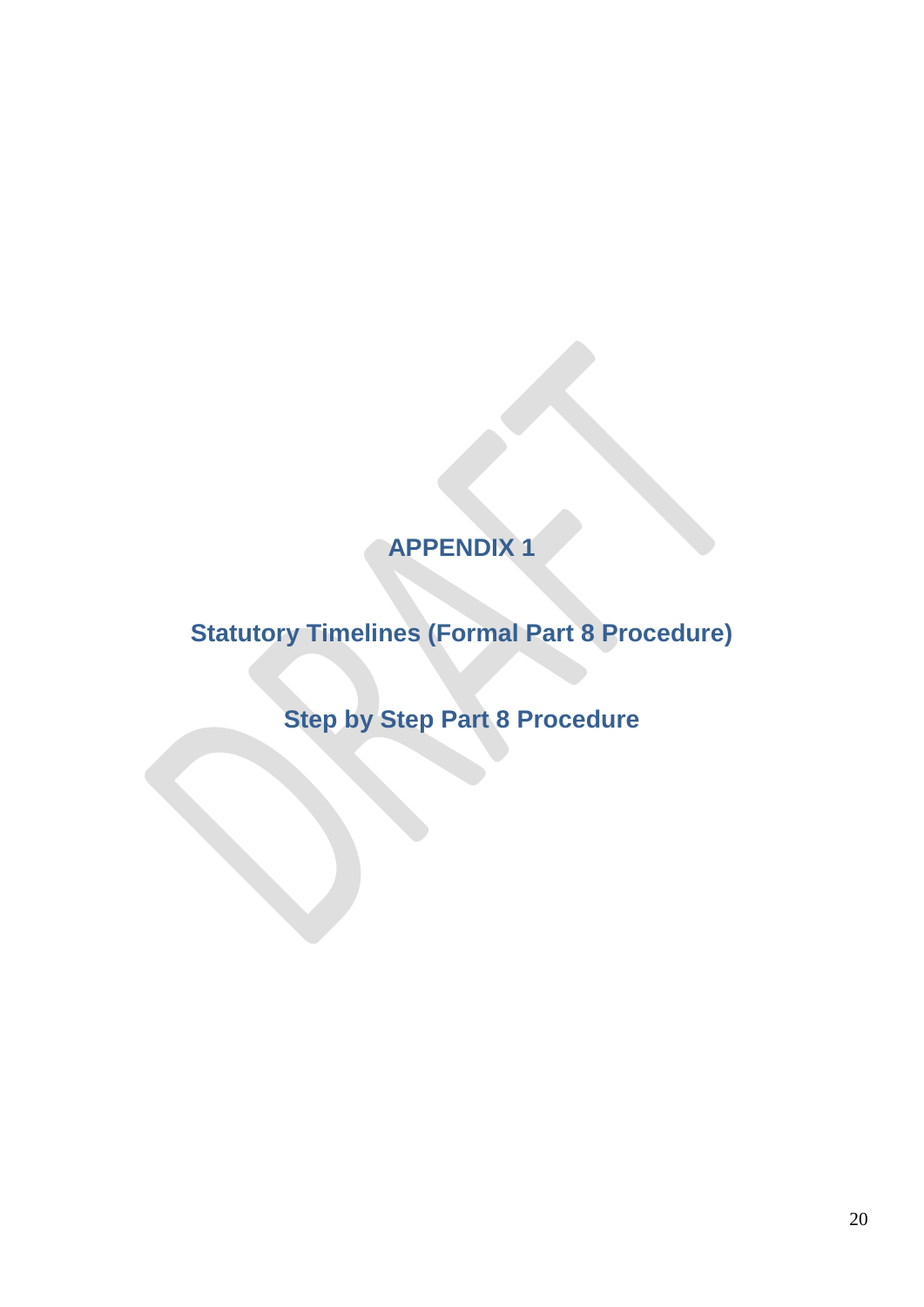#### **IMPORTANT STATUTORY TIMELINES – FORMAL PART 8 PROCEDURE**

#### **Section 179 of Planning and Development Act 2000 (As amended)**

| Day 1 - Part 8<br><b>Submission</b> | Part 8 application formally submitted with Planning Registry Section and<br>application put on public display by Proposing Dept. (if applicable).                    |  |
|-------------------------------------|----------------------------------------------------------------------------------------------------------------------------------------------------------------------|--|
| Day 1/Week 1                        | Application will be available for viewing at Public Counter, Planning Registry<br>Section once submitted.                                                            |  |
| <b>End of Week 4</b>                | Public inspection/purchase period expires.<br>(Please note that this period may be extended if any public/bank holidays fall within the<br>relevant period)          |  |
| <b>End of Week 6</b>                | <b>Observation/Submission period expires.</b><br>(Please note that this period may be extended if any public/bank holidays fall within the<br>relevant period)       |  |
| <b>End of Week 8</b>                | <b>Planners Report</b> prepared by Planning and Property Development Dept.                                                                                           |  |
| <b>End of Week 10</b>               | <b>Draft Chief Executive's Report Prepared by Planning and Property</b><br>Development Dept. and forwarded to Proposing Dept.                                        |  |
| <b>Weeks 10-14</b>                  | The Area Committee shall be given an update in relation to the Part 8 and<br>advised of the intention to submit the Chief Executive's Report to the City<br>Council. |  |
| <b>End of Week 14</b>               | Completed Chief Executive's Report to be submitted to Chief Executive's<br>Office for inclusion on Agenda of the next City Council Meeting.                          |  |
| <b>End of Week 20</b>               | Part 8 must be decided by City Council.                                                                                                                              |  |

#### **Important Note**

'n

**There is no City Council Meeting held in August. Please take this into consideration when calculating timelines for Part 8 applications.**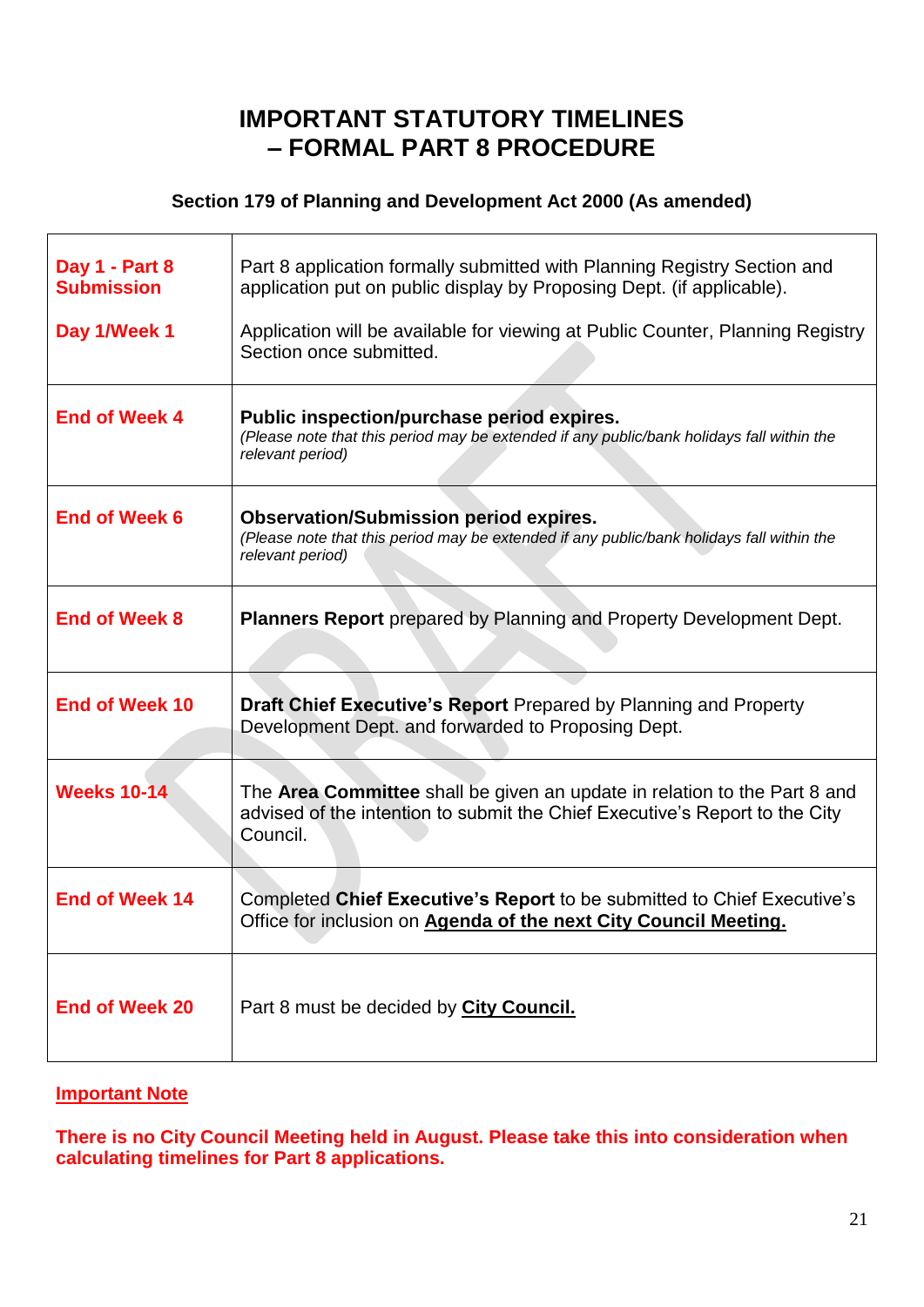|     | <b>PART 8 PROCEDURE</b>                                                                                                                               | <b>RESPONSIBILITY</b>                                                          | <b>NOTES</b>                                                                                                                                                                                                                       |
|-----|-------------------------------------------------------------------------------------------------------------------------------------------------------|--------------------------------------------------------------------------------|------------------------------------------------------------------------------------------------------------------------------------------------------------------------------------------------------------------------------------|
| 1.  | Informal contact with Senior Planner for the<br>Area.                                                                                                 | Proposing Dept.                                                                | To find out if the proposal is in<br>line with Development Plan<br>requirements, if there is a<br>requirement for assessment<br>for screening for EIS, SEA or<br>AA., if the development<br>includes a protected structure<br>etc. |
| 2.  | Preparation of detailed drawings, maps and<br>specifications.                                                                                         | Proposing Dept.                                                                | Requirements for drawings are<br>as per the Planning &<br><b>Development Regulations (As</b><br>amended)                                                                                                                           |
| 3.  | Circulation of drawings/maps etc. to relevant<br>internal departments.                                                                                | Proposing Dept.                                                                | See Contact List                                                                                                                                                                                                                   |
| 4.  | Circulation of drawings, maps etc. to the<br>Registry Section, Planning Dept.                                                                         | Proposing Dept.                                                                | Formal procedure under Part 8<br>not initiated at this stage.                                                                                                                                                                      |
| 5.  | Proposing Dept. to arrange meeting with Area<br>Planner to discuss proposed development.                                                              | Proposing Dept.                                                                | Issues raised at meeting to be<br>considered.                                                                                                                                                                                      |
| 6.  | Preparation of report on project.                                                                                                                     | <b>Planning &amp; Property</b><br>Development Dept.                            | Planning & Property<br>Development Dept. will<br>prepare report, within two<br>weeks or as soon as possible<br>after that and forward to the<br>Proposing Dept.                                                                    |
| 7.  | The Proposing Department shall notify the<br>Area Committee of the intention to<br>commence the Part 8 process.                                       | Proposing Dept.                                                                | It should be indicated on the<br>agenda that this item is for<br>information purposes only.                                                                                                                                        |
| 8.  | Publication of newspaper notice.                                                                                                                      | Proposing Dept.                                                                | See Draft Newspaper Notice<br>Template                                                                                                                                                                                             |
| 9.  | Erection of Site Notice.<br>Site notice must be erected on site prior to<br>submission of application.                                                | Proposing Dept.                                                                | See Draft Site Notice<br>Template                                                                                                                                                                                                  |
| 10. | Application to be formally submitted to<br>Planning Registry Section. Application must<br>be submitted on date of publication of<br>newspaper notice. | Proposing Dept.                                                                | 6 sets of all reports/drawings<br>required. If the proposed<br>development involves works to<br>a PROTECTED<br>STRUCTURE, 10 sets<br>required.                                                                                     |
| 11. | Availability of application for public inspection.                                                                                                    | <b>Registry Section</b><br><b>Planning &amp; Property</b><br>Development Dept. | Application will be made<br>available for public inspection<br>at the public counter.<br>Applications referred by<br>Planning Registry Section to<br>relevant bodies for comment.                                                  |
| 12. | Recording of observations/ submissions and<br>comments from prescribed bodies.<br>Circulation of comments etc. to Case Officer.                       | <b>Decisions Section</b><br>Planning & Property<br>Development Dept.           | Any written submissions<br>received by the Proposing<br>Dept. should be <b>immediately</b><br>forwarded to the Decisions<br>Section, Planning & Property<br>Development Dept.                                                      |
| 13. | Details of proposed development entered on<br>the Weekly Planning List.                                                                               | <b>Registry Section</b><br><b>Planning &amp; Property</b><br>Development Dept. |                                                                                                                                                                                                                                    |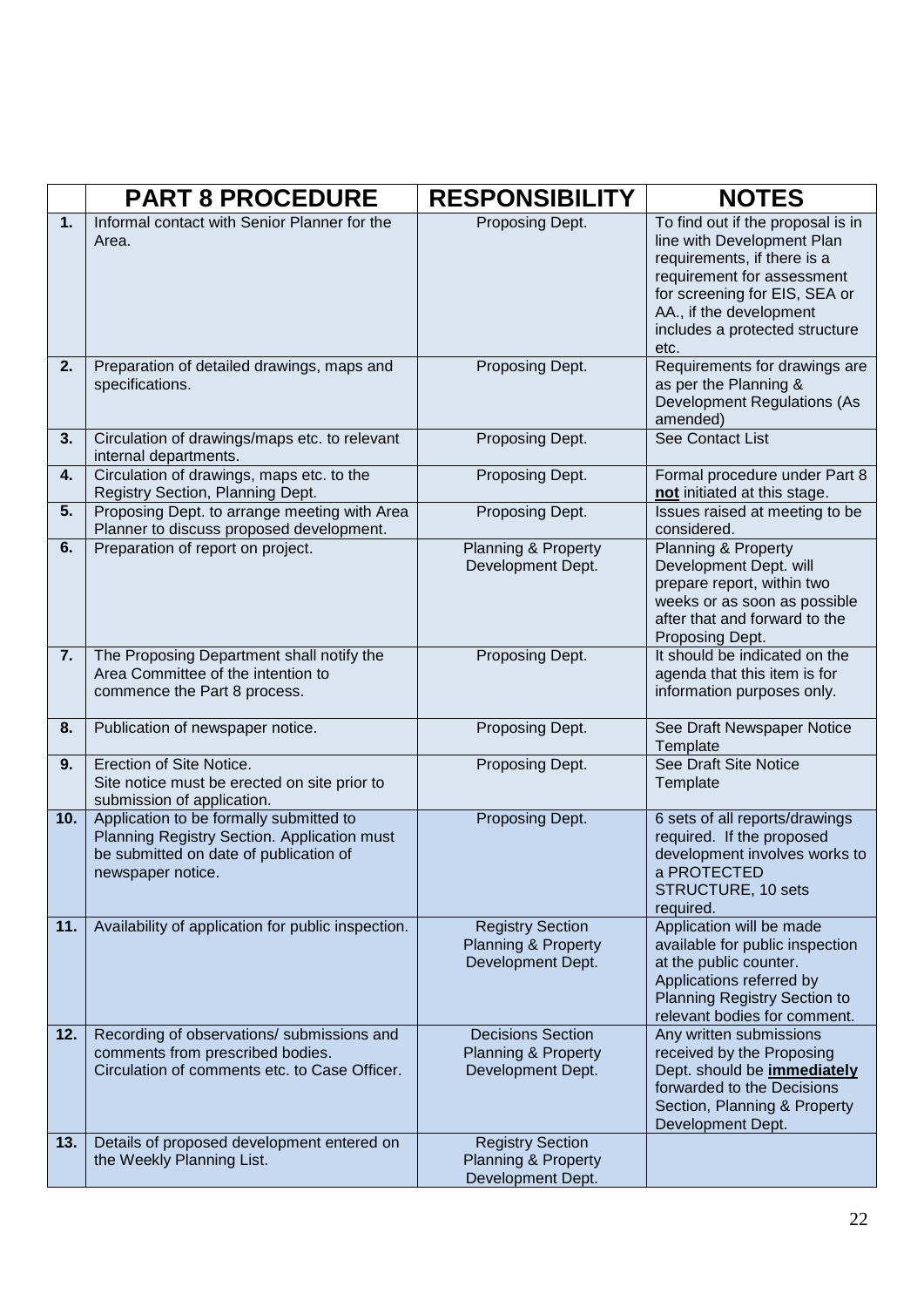| 14. | Planning Report on the proposal and on the<br>representations received.                                                                                                          | <b>Planning &amp; Property</b><br>Development Dept.                             | Report to be signed-off by<br><b>Planning &amp; Property</b><br>Development Dept.                                                                                                                                  |
|-----|----------------------------------------------------------------------------------------------------------------------------------------------------------------------------------|---------------------------------------------------------------------------------|--------------------------------------------------------------------------------------------------------------------------------------------------------------------------------------------------------------------|
| 15. | Planning Report & Draft Chief Executives<br><b>Report</b> forwarded to Proposing Dept.                                                                                           | <b>Decisions Section</b><br><b>Planning &amp; Property</b><br>Development Dept. |                                                                                                                                                                                                                    |
| 16. | The Area Committee shall be given an<br>update in relation to the Part 8 and shall be<br>advised of the intention to submit the Chief<br>Executive's Report to the City Council, | Proposing Dept.                                                                 | Area Committee to be advised<br>that the approval or non-<br>approval of a Part 8 is a<br>reserved function of the City<br>Council.                                                                                |
| 17. | Completed Chief Executive's Report to be<br>submitted to Chief Executive's Office for<br>inclusion on Agenda of the next City<br><b>Council Meeting.</b>                         | Proposing Dept.                                                                 | <b>IMPORTANT: Chief</b><br>Executive's Report must be<br>forwarded no later than the<br>end of Week 14 in the<br>process. The City Council<br>must make a decision on the<br>Part 8 by the end of <b>Week 20</b> . |
| 18. | Decision of City Council to be notified to the<br>Decisions Section, Planning & Property<br>Development Dept.                                                                    | Proposing Dept.                                                                 | The Planning & Property<br>Development Dept. must be<br>notified <i>immediately</i> of the<br>decision of the City Council.                                                                                        |
| 19. | Notification of City Council decision to<br>members of public who made written<br>submissions.                                                                                   | <b>Decisions Section</b><br>Planning & Property<br>Development Dept.            |                                                                                                                                                                                                                    |
| 20. | Notification of City Council decision to<br>prescribed bodies which were circulated with<br>the proposal.                                                                        | <b>Decisions Section</b><br><b>Planning &amp; Property</b><br>Development Dept. |                                                                                                                                                                                                                    |
| 21. | Decision of City Council put on Weekly<br>Planning List of applications and decisions.                                                                                           | <b>Registry Section</b><br>Planning & Property<br>Development Dept.             |                                                                                                                                                                                                                    |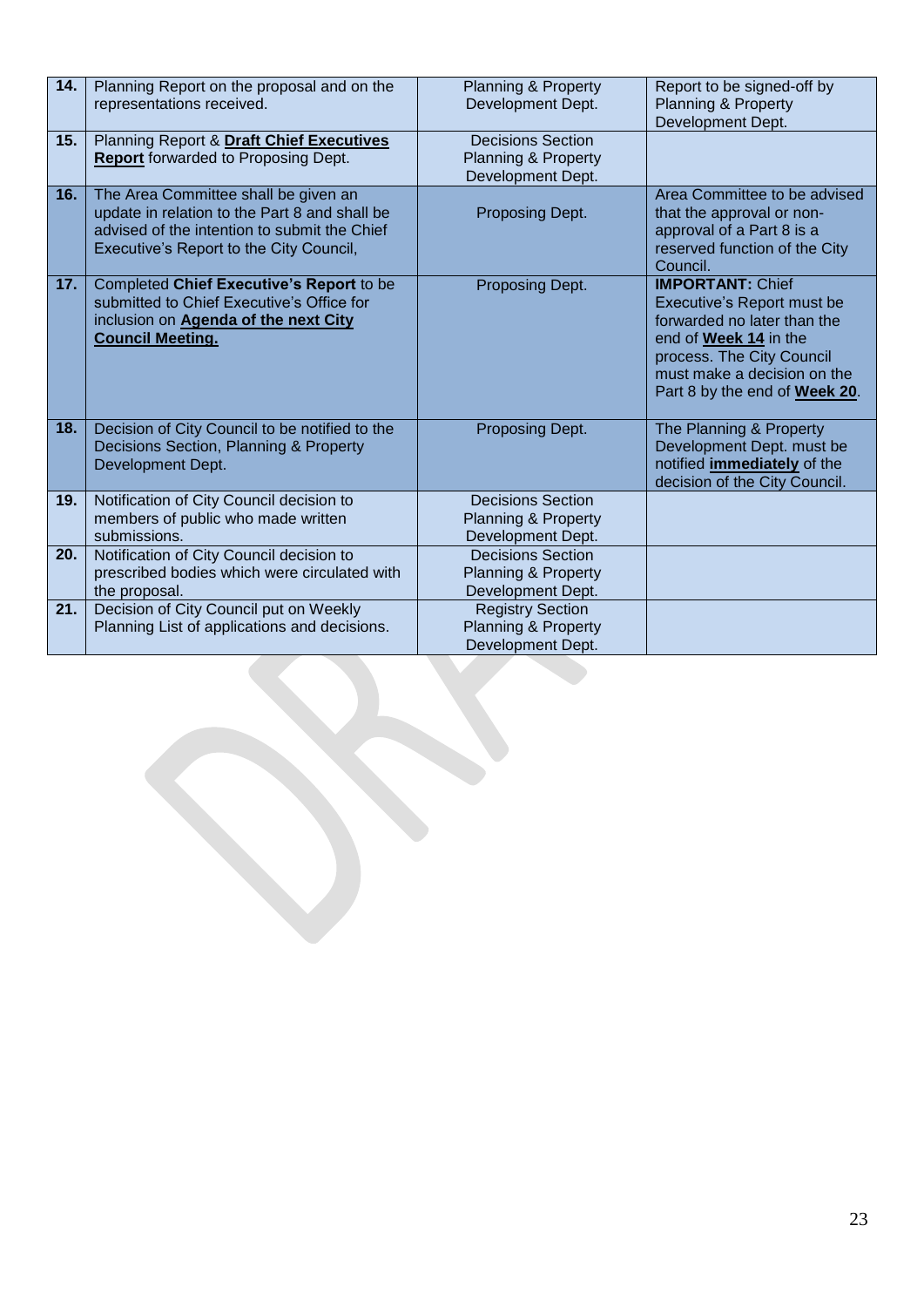## **APPENDIX 2**

## **Housing Development Part 8 Agreement**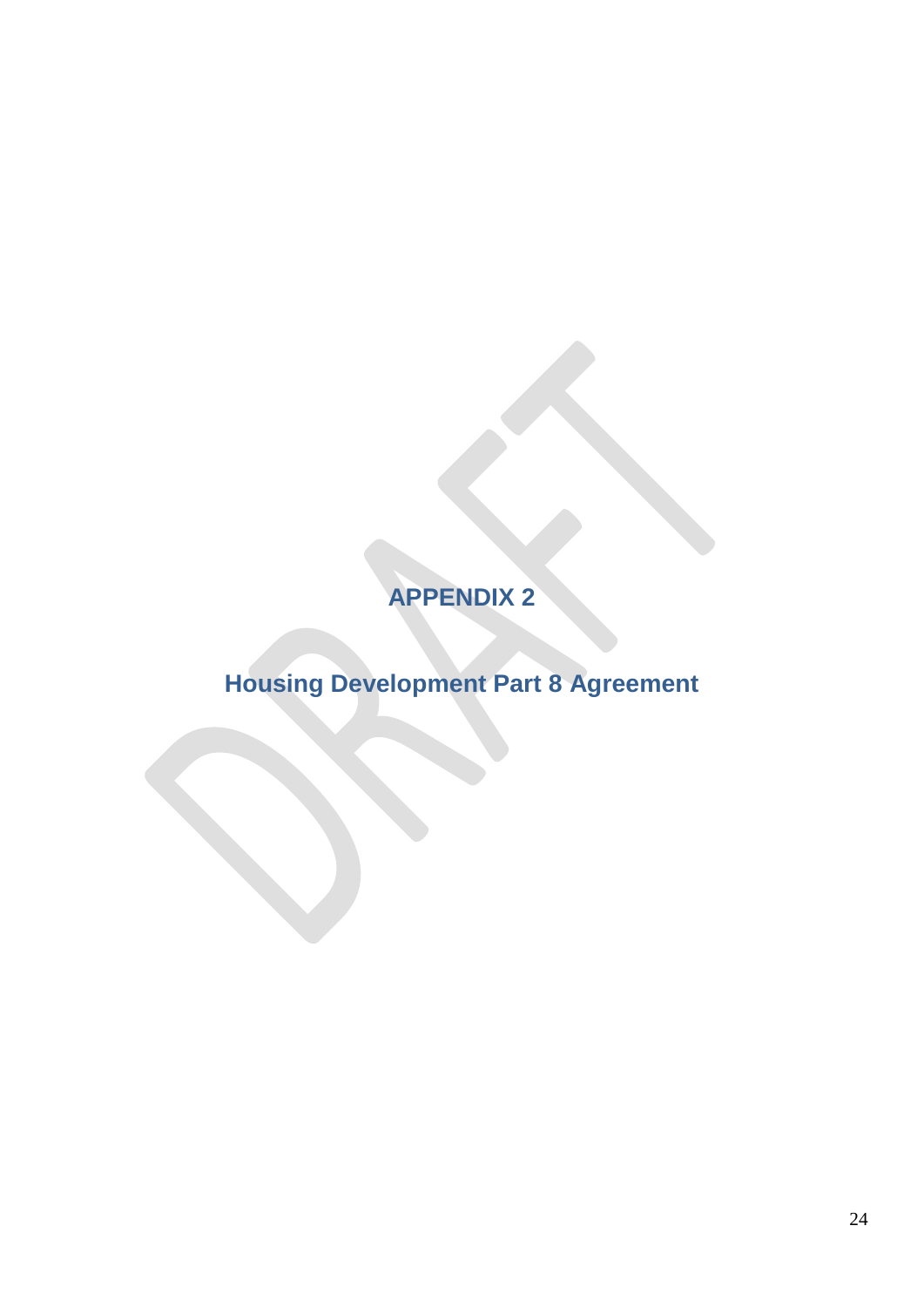

#### **Housing & Residential Services Department**

**Planning & Property Development Department**

#### **Housing Development Part 8 Agreement**

<<Name of Development>>

The proposed layout and design of the above named development, as set out in the attached specification (Ref. No. \_\_\_\_\_\_\_\_\_ Dated \_\_\_\_\_\_\_) are agreed between the Housing & Residential Services Department and the Planning & Property Development Department\*

The Housing & Residential Services Department will now proceed to the next stage of design development and will submit the design, as agreed in this protocol, for Part 8 at the appropriate time.

\_\_\_\_\_\_\_\_\_\_\_\_\_\_\_\_ \_\_\_\_\_\_\_\_\_\_\_\_\_\_\_ Senior Planner **Date** Development Management Team

\_\_\_\_\_\_\_\_\_\_\_\_\_\_\_\_ \_\_\_\_\_\_\_\_\_\_\_\_\_\_\_ Project Architect **Date** 

\_\_\_\_\_\_\_\_\_\_\_\_\_\_\_\_ \_\_\_\_\_\_\_\_\_\_\_\_\_\_\_ Senior Executive Officer **Date** Date Housing Development

\* subject to the City Development Plan policies/objectives and other relevant standards in force at time of planning decision.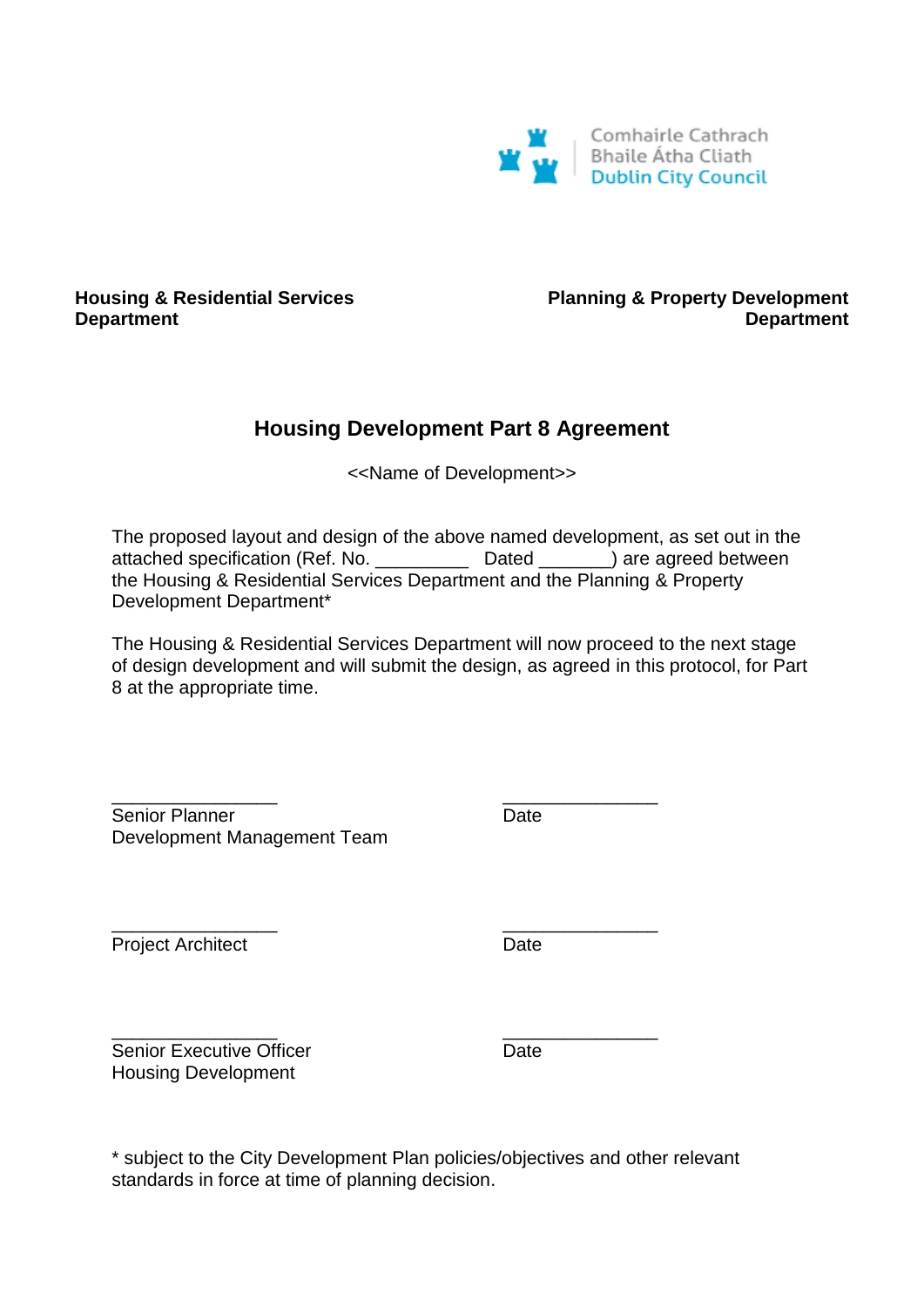## **APPENDIX 3**

## **List of Technical Departments**